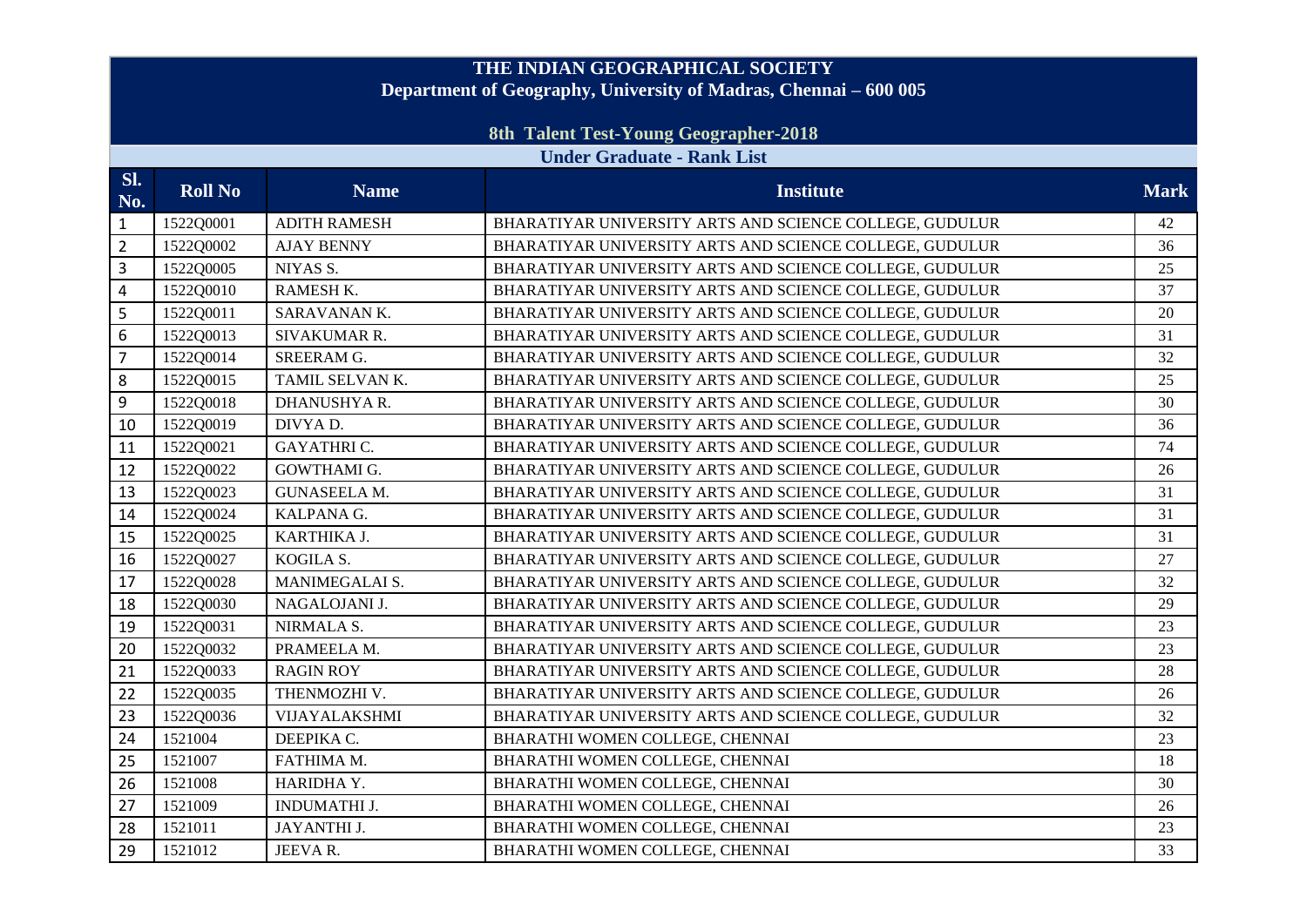| 30 | 1521014 | KALAI SELVI B.      | BHARATHI WOMEN COLLEGE, CHENNAI | 25 |
|----|---------|---------------------|---------------------------------|----|
| 31 | 1521015 | KAMALI P.           | BHARATHI WOMEN COLLEGE, CHENNAI | 18 |
| 32 | 1521017 | KEERTHANA R.        | BHARATHI WOMEN COLLEGE, CHENNAI | 26 |
| 33 | 1521019 | LEGURIN SULTHARA A. | BHARATHI WOMEN COLLEGE, CHENNAI | 26 |
| 34 | 1521020 | MAGESHWARI T.       | BHARATHI WOMEN COLLEGE, CHENNAI | 21 |
| 35 | 1521024 | MEENATCHI R.        | BHARATHI WOMEN COLLEGE, CHENNAI | 17 |
| 36 | 1521025 | MOHANA ARASIK.      | BHARATHI WOMEN COLLEGE, CHENNAI | 15 |
| 37 | 1521026 | NAGALAKSHMI B.      | BHARATHI WOMEN COLLEGE, CHENNAI | 33 |
| 38 | 1521027 | NANDHINI N.         | BHARATHI WOMEN COLLEGE, CHENNAI | 32 |
| 39 | 1521028 | NITHYA S.           | BHARATHI WOMEN COLLEGE, CHENNAI | 31 |
| 40 | 1521029 | PAVITHRA K.         | BHARATHI WOMEN COLLEGE, CHENNAI | 22 |
| 41 | 1521030 | PAVITHRA M.         | BHARATHI WOMEN COLLEGE, CHENNAI | 22 |
| 42 | 1521036 | THERESS R.          | BHARATHI WOMEN COLLEGE, CHENNAI | 23 |
| 43 | 1521037 | VANETHA J.          | BHARATHI WOMEN COLLEGE, CHENNAI | 29 |
| 44 | 1521038 | VISHALI V.          | BHARATHI WOMEN COLLEGE, CHENNAI | 31 |
| 45 | 1521040 | ZOHRA NAHIYA Z.     | BHARATHI WOMEN COLLEGE, CHENNAI | 22 |
| 46 | 1522001 | AMARAVATHY M.       | BHARATHI WOMEN COLLEGE, CHENNAI | 23 |
| 47 | 1522003 | DIVYAPRIYA B.       | BHARATHI WOMEN COLLEGE, CHENNAI | 23 |
| 48 | 1522004 | GEETHA K.           | BHARATHI WOMEN COLLEGE, CHENNAI | 25 |
| 49 | 1522005 | HEMALATHA T.        | BHARATHI WOMEN COLLEGE, CHENNAI | 28 |
| 50 | 1522006 | <b>JANANI N.</b>    | BHARATHI WOMEN COLLEGE, CHENNAI | 29 |
| 51 | 1522009 | KAVERI B.           | BHARATHI WOMEN COLLEGE, CHENNAI | 33 |
| 52 | 1522010 | KURALARASI K.       | BHARATHI WOMEN COLLEGE, CHENNAI | 30 |
| 53 | 1522011 | MANIMEGALAI M.      | BHARATHI WOMEN COLLEGE, CHENNAI | 29 |
| 54 | 1522012 | MANI MEGALAI M.     | BHARATHI WOMEN COLLEGE, CHENNAI | 28 |
| 55 | 1522014 | MONIKA K.           | BHARATHI WOMEN COLLEGE, CHENNAI | 27 |
| 56 | 1522016 | PADMA PRIYA S.      | BHARATHI WOMEN COLLEGE, CHENNAI | 27 |
| 57 | 1522017 | PARKAVI R.          | BHARATHI WOMEN COLLEGE, CHENNAI | 25 |
| 58 | 1522018 | PAVITHRA M.         | BHARATHI WOMEN COLLEGE, CHENNAI | 28 |
| 59 | 1522019 | PRATHEEBA C.        | BHARATHI WOMEN COLLEGE, CHENNAI | 29 |
| 60 | 1522021 | PRIYALAKSHMI D.     | BHARATHI WOMEN COLLEGE, CHENNAI | 22 |
| 61 | 1522024 | REVATHI R.          | BHARATHI WOMEN COLLEGE, CHENNAI | 28 |
| 62 | 1522025 | RIYANABEGUM C.      | BHARATHI WOMEN COLLEGE, CHENNAI | 24 |
| 63 | 1522026 | ROSY I.             | BHARATHI WOMEN COLLEGE, CHENNAI | 27 |
| 64 | 1522027 | ROSY K.             | BHARATHI WOMEN COLLEGE, CHENNAI | 20 |
| 65 | 1522028 | SANDHIYA M.         | BHARATHI WOMEN COLLEGE, CHENNAI | 18 |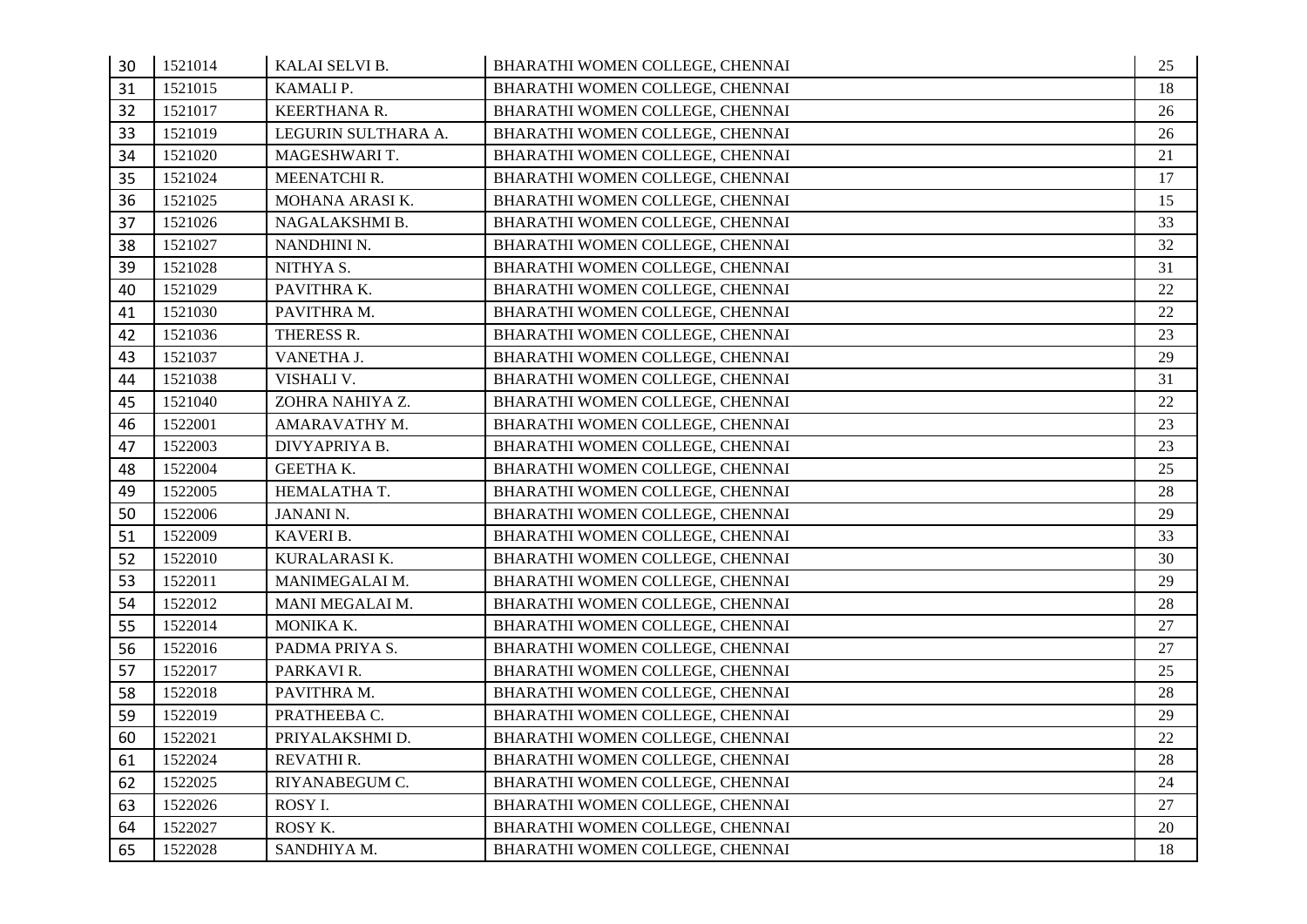| 66  | 1522030 | SHARMILA K.             | BHARATHI WOMEN COLLEGE, CHENNAI           | 23 |
|-----|---------|-------------------------|-------------------------------------------|----|
| 67  | 1522031 | SHARMILSBANU K.         | BHARATHI WOMEN COLLEGE, CHENNAI           | 24 |
| 68  | 1522032 | SHUSMITHA P.            | BHARATHI WOMEN COLLEGE, CHENNAI           | 20 |
| 69  | 1522035 | VAISHNAVI K.            | BHARATHI WOMEN COLLEGE, CHENNAI           | 24 |
| 70  | 1522036 | VIJAYALAKSHMI E.        | BHARATHI WOMEN COLLEGE, CHENNAI           | 25 |
| 71  | 1522037 | YUVARANI D.             | BHARATHI WOMEN COLLEGE, CHENNAI           | 28 |
| 72  | 1522039 | NAGAMANI U.             | BHARATHI WOMEN COLLEGE, CHENNAI           | 25 |
| 73  | 1522040 | SHALINI M.              | BHARATHI WOMEN COLLEGE, CHENNAI           | 34 |
| 74  | 15RGE01 | ATHESHWARAN V.          | PERIYAR E. V. R. COLLEGE, TIRUCHIRAPPALLI | 26 |
| 75  | 15RGE02 | BALU S.                 | PERIYAR E.V. R. COLLEGE, TIRUCHIRAPPALLI  | 25 |
| 76  | 15RGE03 | <b>BOOPATHIR.</b>       | PERIYAR E.V. R. COLLEGE, TIRUCHIRAPPALLI  | 30 |
| 77  | 15RGE04 | EDISON L.               | PERIYAR E.V. R. COLLEGE, TIRUCHIRAPPALLI  | 22 |
| 78  | 15RGE05 | ELUMALAI P.             | PERIYAR E.V. R. COLLEGE, TIRUCHIRAPPALLI  | 19 |
| 79  | 15RGE08 | KARTHICK C.             | PERIYAR E. V. R. COLLEGE, TIRUCHIRAPPALLI | 25 |
| 80  | 15RGE09 | KARTHIK R.              | PERIYAR E.V. R. COLLEGE, TIRUCHIRAPPALLI  | 28 |
| 81  | 15RGE11 | MANI B.                 | PERIYAR E.V. R. COLLEGE, TIRUCHIRAPPALLI  | 31 |
| 82  | 15RGE13 | MATHESHWARAN A.         | PERIYAR E.V. R. COLLEGE, TIRUCHIRAPPALLI  | 17 |
| 83  | 15RGE14 | POOVARASAN M.           | PERIYAR E. V. R. COLLEGE, TIRUCHIRAPPALLI | 18 |
| 84  | 15RGE15 | PRAKASH M.              | PERIYAR E.V. R. COLLEGE, TIRUCHIRAPPALLI  | 38 |
| 85  | 15RGE17 | RUBANRAJ J.             | PERIYAR E.V. R. COLLEGE, TIRUCHIRAPPALLI  | 28 |
| 86  | 15RGE18 | SARATHI A.              | PERIYAR E.V. R. COLLEGE, TIRUCHIRAPPALLI  | 25 |
| 87  | 15RGE19 | SATHISH V.              | PERIYAR E.V. R. COLLEGE, TIRUCHIRAPPALLI  | 22 |
| 88  | 15RGE21 | SAYED MOHAMED N.        | PERIYAR E. V. R. COLLEGE, TIRUCHIRAPPALLI | 29 |
| 89  | 15RGE24 | THAGA USSAIN J.         | PERIYAR E.V. R. COLLEGE, TIRUCHIRAPPALLI  | 22 |
| 90  | 15RGE25 | VIJAY P.                | PERIYAR E. V. R. COLLEGE, TIRUCHIRAPPALLI | 25 |
| 91  | 15RGE26 | VIMALRAJ R.             | PERIYAR E. V. R. COLLEGE, TIRUCHIRAPPALLI | 20 |
| 92  | 15RGE27 | VINOTH R.               | PERIYAR E. V. R. COLLEGE, TIRUCHIRAPPALLI | 33 |
| 93  | 15RGE28 | ABINAYA C.              | PERIYAR E.V. R. COLLEGE, TIRUCHIRAPPALLI  | 24 |
| 94  | 15RGE29 | DHANAPRIYA M.           | PERIYAR E.V. R. COLLEGE, TIRUCHIRAPPALLI  | 29 |
| 95  | 15RGE30 | GAYATHRI P.             | PERIYAR E.V. R. COLLEGE, TIRUCHIRAPPALLI  | 31 |
| 96  | 15RGE33 | RAMYAP.                 | PERIYAR E. V. R. COLLEGE, TIRUCHIRAPPALLI | 26 |
| 97  | 15RGE34 | SELVAPRIYA M.           | PERIYAR E. V. R. COLLEGE, TIRUCHIRAPPALLI | 20 |
| 98  | 15RGE35 | <b>SHALINI S.</b>       | PERIYAR E.V. R. COLLEGE, TIRUCHIRAPPALLI  | 25 |
| 99  | 15RGT52 | ARUNKUMAR M.            | PERIYAR E. V. R. COLLEGE, TIRUCHIRAPPALLI | 24 |
| 100 | 15RGT53 | BHUVANESHWARAN S.       | PERIYAR E. V. R. COLLEGE, TIRUCHIRAPPALLI | 23 |
| 101 | 15RGT55 | <b>GOBI KRISHNAN R.</b> | PERIYAR E.V. R. COLLEGE, TIRUCHIRAPPALLI  | 28 |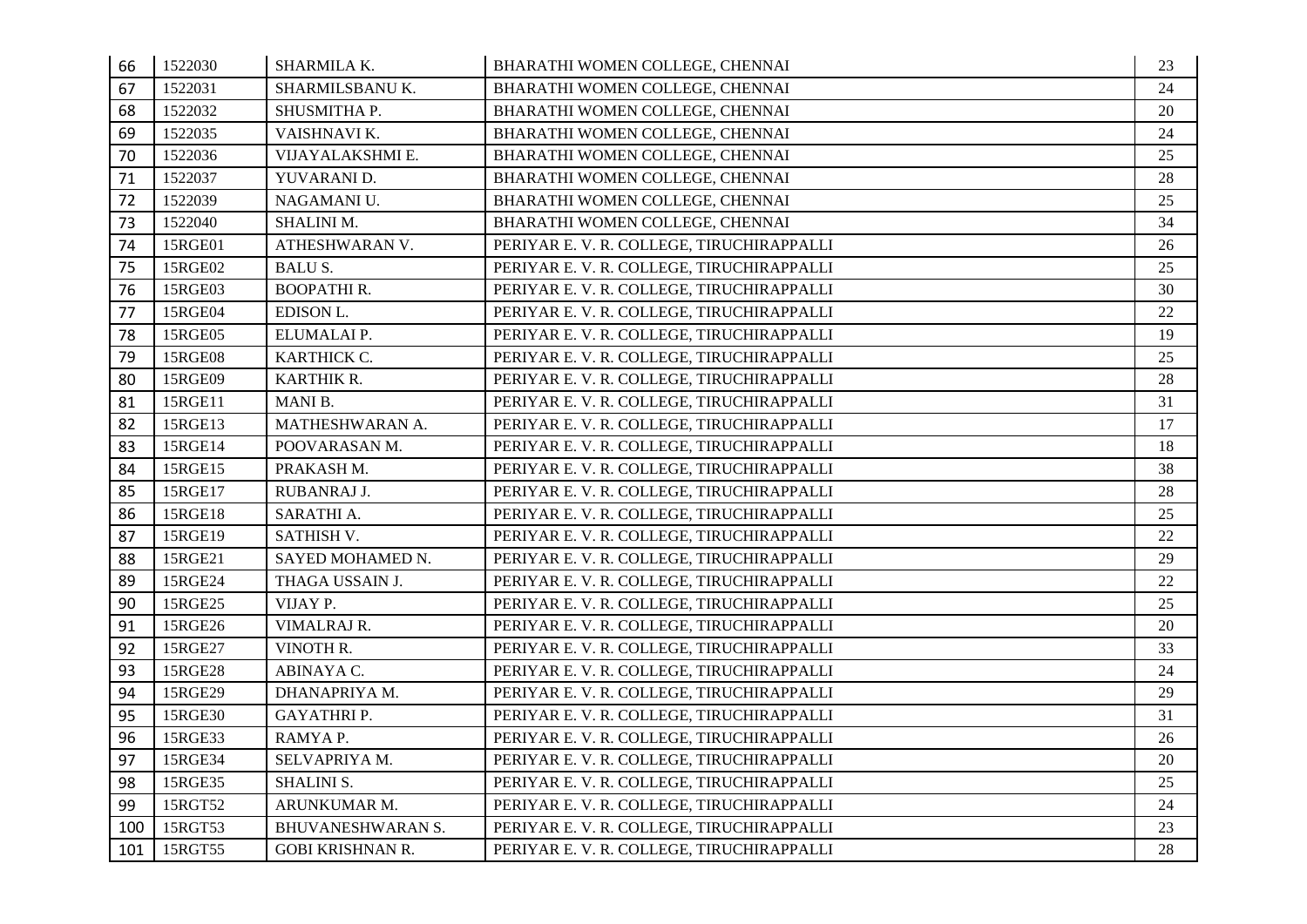| 102 | 15RGT57 | MAKENDRAN A.            | PERIYAR E. V. R. COLLEGE, TIRUCHIRAPPALLI | 29 |
|-----|---------|-------------------------|-------------------------------------------|----|
| 103 | 15RGT58 | MANIKANDAN S.           | PERIYAR E. V. R. COLLEGE, TIRUCHIRAPPALLI | 26 |
| 104 | 15RGT60 | PERIYASAMI T.           | PERIYAR E.V. R. COLLEGE, TIRUCHIRAPPALLI  | 24 |
| 105 | 15RGT61 | POOVARASAN S.           | PERIYAR E.V. R. COLLEGE, TIRUCHIRAPPALLI  | 25 |
| 106 | 15RGT62 | PRASATH S.              | PERIYAR E. V. R. COLLEGE, TIRUCHIRAPPALLI | 29 |
| 107 | 15RGT63 | PRAVEEN S.              | PERIYAR E. V. R. COLLEGE, TIRUCHIRAPPALLI | 30 |
| 108 | 15RGT64 | RAGUL S.                | PERIYAR E. V. R. COLLEGE, TIRUCHIRAPPALLI | 24 |
| 109 | 15RGT65 | RAMASAMY C.             | PERIYAR E. V. R. COLLEGE, TIRUCHIRAPPALLI | 28 |
| 110 | 15RGT66 | RATHAKRISHNAN N.        | PERIYAR E.V. R. COLLEGE, TIRUCHIRAPPALLI  | 27 |
| 111 | 15RGT67 | RAVI CHANDRAN S.        | PERIYAR E. V. R. COLLEGE, TIRUCHIRAPPALLI | 19 |
| 112 | 15RGT69 | SANTHANAM K.            | PERIYAR E. V. R. COLLEGE, TIRUCHIRAPPALLI | 31 |
| 113 | 15RGT70 | THIYAGARAJAN P.         | PERIYAR E. V. R. COLLEGE, TIRUCHIRAPPALLI | 28 |
| 114 | 15RGT72 | VAIRAVAN M.             | PERIYAR E.V. R. COLLEGE, TIRUCHIRAPPALLI  | 24 |
| 115 | 15RGT73 | VELLAI SAMI K.          | PERIYAR E. V. R. COLLEGE, TIRUCHIRAPPALLI | 22 |
| 116 | 15RGT75 | VERTRIVEL K.            | PERIYAR E. V. R. COLLEGE, TIRUCHIRAPPALLI | 30 |
| 117 | 15RGT76 | ABISLIN STETFI I.       | PERIYAR E. V. R. COLLEGE, TIRUCHIRAPPALLI | 19 |
| 118 | 15RGT77 | ANITHA A.               | PERIYAR E.V. R. COLLEGE, TIRUCHIRAPPALLI  | 27 |
| 119 | 15RGT80 | JANAKI C.               | PERIYAR E. V. R. COLLEGE, TIRUCHIRAPPALLI | 24 |
| 120 | 15RGT81 | KAVITHA P.              | PERIYAR E. V. R. COLLEGE, TIRUCHIRAPPALLI | 32 |
| 121 | 15RGT82 | KARTHIGA P.             | PERIYAR E.V. R. COLLEGE, TIRUCHIRAPPALLI  | 29 |
| 122 | 15RGT84 | POOVAI SELVI J.         | PERIYAR E. V. R. COLLEGE, TIRUCHIRAPPALLI | 21 |
| 123 | 15RGT85 | RAMYAM.                 | PERIYAR E. V. R. COLLEGE, TIRUCHIRAPPALLI | 27 |
| 124 | 15RGT86 | RATHIKA R.              | PERIYAR E. V. R. COLLEGE, TIRUCHIRAPPALLI | 28 |
| 125 | 15RGT87 | ROJA V.                 | PERIYAR E. V. R. COLLEGE, TIRUCHIRAPPALLI | 25 |
| 126 | 15RGT88 | RUBIN V.                | PERIYAR E. V. R. COLLEGE, TIRUCHIRAPPALLI | 28 |
| 127 | 15RGT89 | SHAMILA R.              | PERIYAR E. V. R. COLLEGE, TIRUCHIRAPPALLI | 31 |
| 128 | 15RGT90 | SURUTHI G.              | PERIYAR E. V. R. COLLEGE, TIRUCHIRAPPALLI | 27 |
| 129 | 150801  | ABINAYA M.              | GOVERNMENT ARTS COLLEGE, KARUR            | 27 |
| 130 | 150802  | ANBU SELVI V.           | GOVERNMENT ARTS COLLEGE, KARUR            | 23 |
| 131 | 150804  | <b>BALASUBRAMANI M.</b> | GOVERNMENT ARTS COLLEGE, KARUR            | 22 |
| 132 | 150805  | CHITRA K.               | GOVERNMENT ARTS COLLEGE, KARUR            | 27 |
| 133 | 150807  | <b>GAYATHRI R.</b>      | GOVERNMENT ARTS COLLEGE, KARUR            | 35 |
| 134 | 150808  | <b>GUNASELAN M.</b>     | GOVERNMENT ARTS COLLEGE, KARUR            | 20 |
| 135 | 150809  | HARIHARAN J.            | GOVERNMENT ARTS COLLEGE, KARUR            | 32 |
| 136 | 150811  | JAVAHAR M.              | GOVERNMENT ARTS COLLEGE, KARUR            | 31 |
| 137 | 150814  | KARTHIKA S.             | GOVERNMENT ARTS COLLEGE, KARUR            | 32 |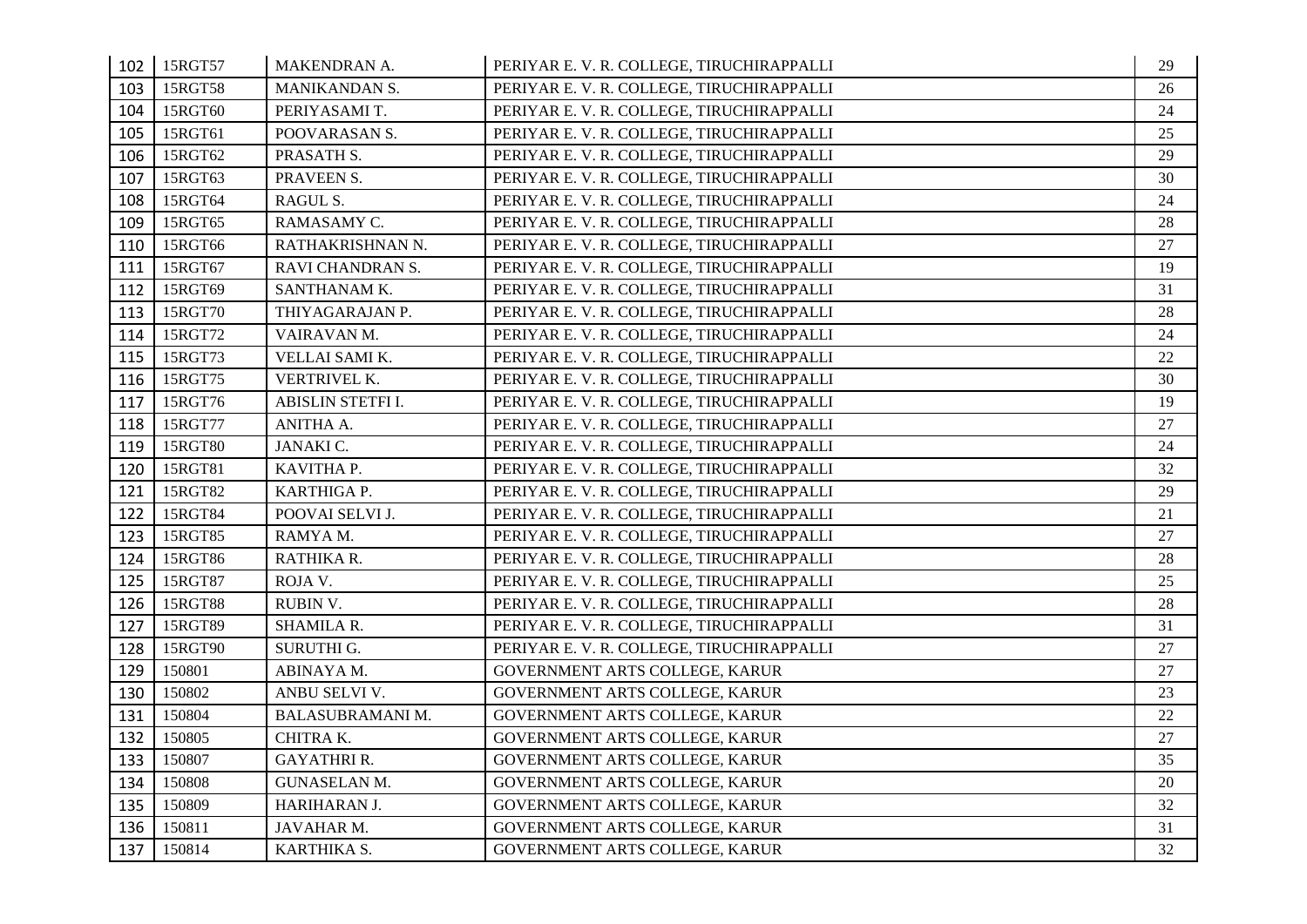| 138 | 150815 | KAVIN E.          | GOVERNMENT ARTS COLLEGE, KARUR | 26 |
|-----|--------|-------------------|--------------------------------|----|
| 139 | 150817 | MANIKANDAN S.     | GOVERNMENT ARTS COLLEGE, KARUR | 38 |
| 140 | 150819 | MURALI S.         | GOVERNMENT ARTS COLLEGE, KARUR | 28 |
| 141 | 150820 | MUTHIYA K.        | GOVERNMENT ARTS COLLEGE, KARUR | 30 |
| 142 | 150821 | NAGALAKSHMI V.    | GOVERNMENT ARTS COLLEGE, KARUR | 28 |
| 143 | 150823 | PAVITHRA P.S.     | GOVERNMENT ARTS COLLEGE, KARUR | 42 |
| 144 | 150824 | PRAKASH S.        | GOVERNMENT ARTS COLLEGE, KARUR | 28 |
| 145 | 150825 | PRAKASH S.        | GOVERNMENT ARTS COLLEGE, KARUR | 36 |
| 146 | 150826 | RAJESHKUMAR S.    | GOVERNMENT ARTS COLLEGE, KARUR | 23 |
| 147 | 150827 | RAJESHWARI M.     | GOVERNMENT ARTS COLLEGE, KARUR | 33 |
| 148 | 150828 | RAJKUMAR S.       | GOVERNMENT ARTS COLLEGE, KARUR | 38 |
| 149 | 150829 | RAMESH ARAVIND P. | GOVERNMENT ARTS COLLEGE, KARUR | 76 |
| 150 | 150830 | SANGEETHA K.      | GOVERNMENT ARTS COLLEGE, KARUR | 36 |
| 151 | 150832 | SANTHOSHKUMAR T.  | GOVERNMENT ARTS COLLEGE, KARUR | 23 |
| 152 | 150833 | SARITHA V.        | GOVERNMENT ARTS COLLEGE, KARUR | 25 |
| 153 | 150834 | SASIKUMAR S.      | GOVERNMENT ARTS COLLEGE, KARUR | 26 |
| 154 | 150835 | SATHIYAPRIYA R.   | GOVERNMENT ARTS COLLEGE, KARUR | 34 |
| 155 | 150836 | SELVARANI K.      | GOVERNMENT ARTS COLLEGE, KARUR | 36 |
| 156 | 150839 | SURYAR.           | GOVERNMENT ARTS COLLEGE, KARUR | 33 |
| 157 | 150851 | AJITHA P.         | GOVERNMENT ARTS COLLEGE, KARUR | 31 |
| 158 | 150852 | ARUN KUMAR S.     | GOVERNMENT ARTS COLLEGE, KARUR | 42 |
| 159 | 150853 | ARUN KUMAR V.     | GOVERNMENT ARTS COLLEGE, KARUR | 31 |
| 160 | 150855 | DAVID KUMAR F.    | GOVERNMENT ARTS COLLEGE, KARUR | 33 |
| 161 | 150856 | DEEPAP.           | GOVERNMENT ARTS COLLEGE, KARUR | 20 |
| 162 | 150857 | DEEPAK N.S.       | GOVERNMENT ARTS COLLEGE, KARUR | 25 |
| 163 | 150859 | DINESH KUMAR V.   | GOVERNMENT ARTS COLLEGE, KARUR | 32 |
| 164 | 150861 | JEYAMATHATHI K.   | GOVERNMENT ARTS COLLEGE, KARUR | 31 |
| 165 | 150862 | JEEVA S.          | GOVERNMENT ARTS COLLEGE, KARUR | 47 |
| 166 | 150863 | KALAK.            | GOVERNMENT ARTS COLLEGE, KARUR | 24 |
| 167 | 150866 | KANAGAVALLI P.    | GOVERNMENT ARTS COLLEGE, KARUR | 30 |
| 168 | 150869 | LEELAVATHI M.     | GOVERNMENT ARTS COLLEGE, KARUR | 27 |
| 169 | 150870 | MAHALAKSHMI M.    | GOVERNMENT ARTS COLLEGE, KARUR | 28 |
| 170 | 150871 | MAHINDHA K.       | GOVERNMENT ARTS COLLEGE, KARUR | 31 |
| 171 | 150872 | MUNIYAPPAN M.     | GOVERNMENT ARTS COLLEGE, KARUR | 26 |
| 172 | 150874 | NITHYA C.         | GOVERNMENT ARTS COLLEGE, KARUR | 21 |
| 173 | 150876 | RANJITH P.        | GOVERNMENT ARTS COLLEGE, KARUR | 26 |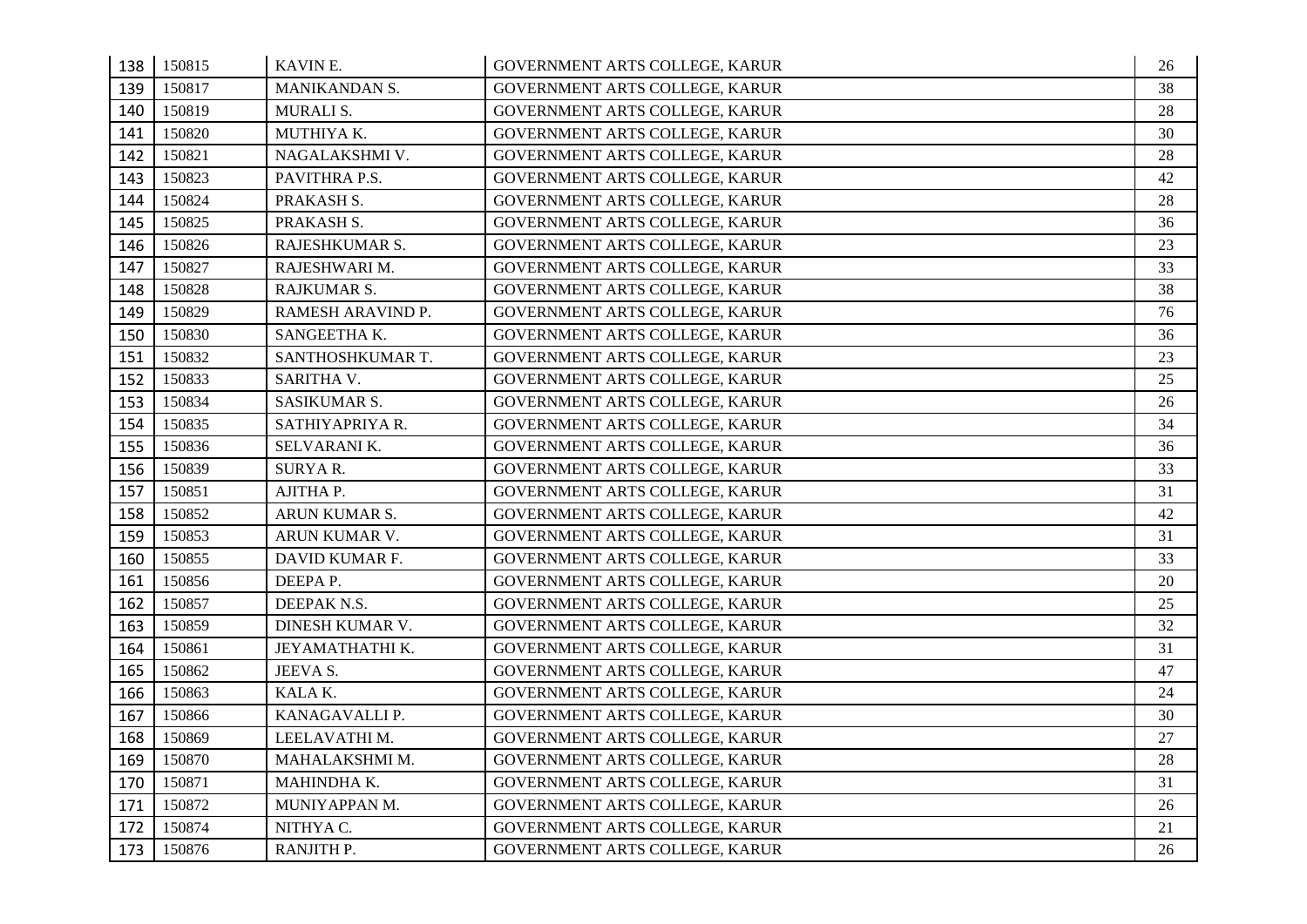|     | 174 150877 | SARAVANA KUMAR S. | GOVERNMENT ARTS COLLEGE, KARUR           | 30 |
|-----|------------|-------------------|------------------------------------------|----|
| 175 | 150878     | SATHYA L.         | GOVERNMENT ARTS COLLEGE, KARUR           | 34 |
| 176 | 150879     | SHEELA P.         | GOVERNMENT ARTS COLLEGE, KARUR           | 24 |
| 177 | 150880     | SURESH KANNAN P.  | GOVERNMENT ARTS COLLEGE, KARUR           | 28 |
| 178 | 150881     | TAMIL SELVAN S.   | GOVERNMENT ARTS COLLEGE, KARUR           | 28 |
| 179 | 150882     | THANGAMUNNI M.    | GOVERNMENT ARTS COLLEGE, KARUR           | 26 |
| 180 | 150883     | VASANTH R.        | GOVERNMENT ARTS COLLEGE, KARUR           | 37 |
| 181 | 150884     | VASUDEVAN C.      | GOVERNMENT ARTS COLLEGE, KARUR           | 30 |
| 182 | 150885     | VENKIDUSAMY P.    | GOVERNMENT ARTS COLLEGE, KARUR           | 29 |
| 183 | 150886     | VENNILA S.        | GOVERNMENT ARTS COLLEGE, KARUR           | 22 |
| 184 | U15GE001   | C. ABINAYA        | GOVERNMENT COLLEGE FOR WOMEN, KUMBAKONAM | 32 |
| 185 | U15GE002   | D. ABINAYA        | GOVERNMENT COLLEGE FOR WOMEN, KUMBAKONAM | 30 |
| 186 | U15GE003   | A. ANITHA         | GOVERNMENT COLLEGE FOR WOMEN, KUMBAKONAM | 27 |
| 187 | U15GE004   | P. ANUSUYA        | GOVERNMENT COLLEGE FOR WOMEN, KUMBAKONAM | 18 |
| 188 | U15GE005   | M. BHUVANESHWARI  | GOVERNMENT COLLEGE FOR WOMEN, KUMBAKONAM | 27 |
| 189 | U15GE006   | S. BHUVANESHWARI  | GOVERNMENT COLLEGE FOR WOMEN, KUMBAKONAM | 33 |
| 190 | U15GE007   | <b>M.BRUNTHA</b>  | GOVERNMENT COLLEGE FOR WOMEN, KUMBAKONAM | 35 |
| 191 | U15GE008   | P. BRINTHA        | GOVERNMENT COLLEGE FOR WOMEN, KUMBAKONAM | 27 |
| 192 | U15GE011   | V.GNANALAKSHMI    | GOVERNMENT COLLEGE FOR WOMEN, KUMBAKONAM | 31 |
| 193 | U15GE012   | R. JAYANTHI       | GOVERNMENT COLLEGE FOR WOMEN, KUMBAKONAM | 30 |
| 194 | U15GE013   | S. KARPAGAM       | GOVERNMENT COLLEGE FOR WOMEN, KUMBAKONAM | 32 |
| 195 | U15GE014   | A.KARTHIKA        | GOVERNMENT COLLEGE FOR WOMEN, KUMBAKONAM | 30 |
| 196 | U15GE015   | S. KARTHIKA       | GOVERNMENT COLLEGE FOR WOMEN, KUMBAKONAM | 38 |
| 197 | U15GE016   | <b>S.KAVITHA</b>  | GOVERNMENT COLLEGE FOR WOMEN, KUMBAKONAM | 32 |
| 198 | U15GE017   | K. KERTHANA       | GOVERNMENT COLLEGE FOR WOMEN, KUMBAKONAM | 28 |
| 199 | U15GE018   | M. MATHAVI        | GOVERNMENT COLLEGE FOR WOMEN, KUMBAKONAM | 33 |
| 200 | U15GE019   | R. MATHUMITHA     | GOVERNMENT COLLEGE FOR WOMEN, KUMBAKONAM | 38 |
| 201 | U15GE020   | M. MANIMOZHI      | GOVERNMENT COLLEGE FOR WOMEN, KUMBAKONAM | 32 |
| 202 | U15GE021   | R. RAJESHWARI     | GOVERNMENT COLLEGE FOR WOMEN, KUMBAKONAM | 24 |
| 203 | U15GE022   | N. RANJITHA       | GOVERNMENT COLLEGE FOR WOMEN, KUMBAKONAM | 24 |
| 204 | U15GE023   | S. SANDHYA        | GOVERNMENT COLLEGE FOR WOMEN, KUMBAKONAM | 35 |
| 205 | U15GE024   | S. SASIKALA       | GOVERNMENT COLLEGE FOR WOMEN, KUMBAKONAM | 28 |
| 206 | U15GE026   | R. SATHYA         | GOVERNMENT COLLEGE FOR WOMEN, KUMBAKONAM | 30 |
| 207 | U15GE027   | M. SEMPARUTHI     | GOVERNMENT COLLEGE FOR WOMEN, KUMBAKONAM | 31 |
| 208 | U15GE028   | K. SOUNDARYA      | GOVERNMENT COLLEGE FOR WOMEN, KUMBAKONAM | 25 |
| 209 | U15GE029   | G. SOUMYA         | GOVERNMENT COLLEGE FOR WOMEN, KUMBAKONAM | 32 |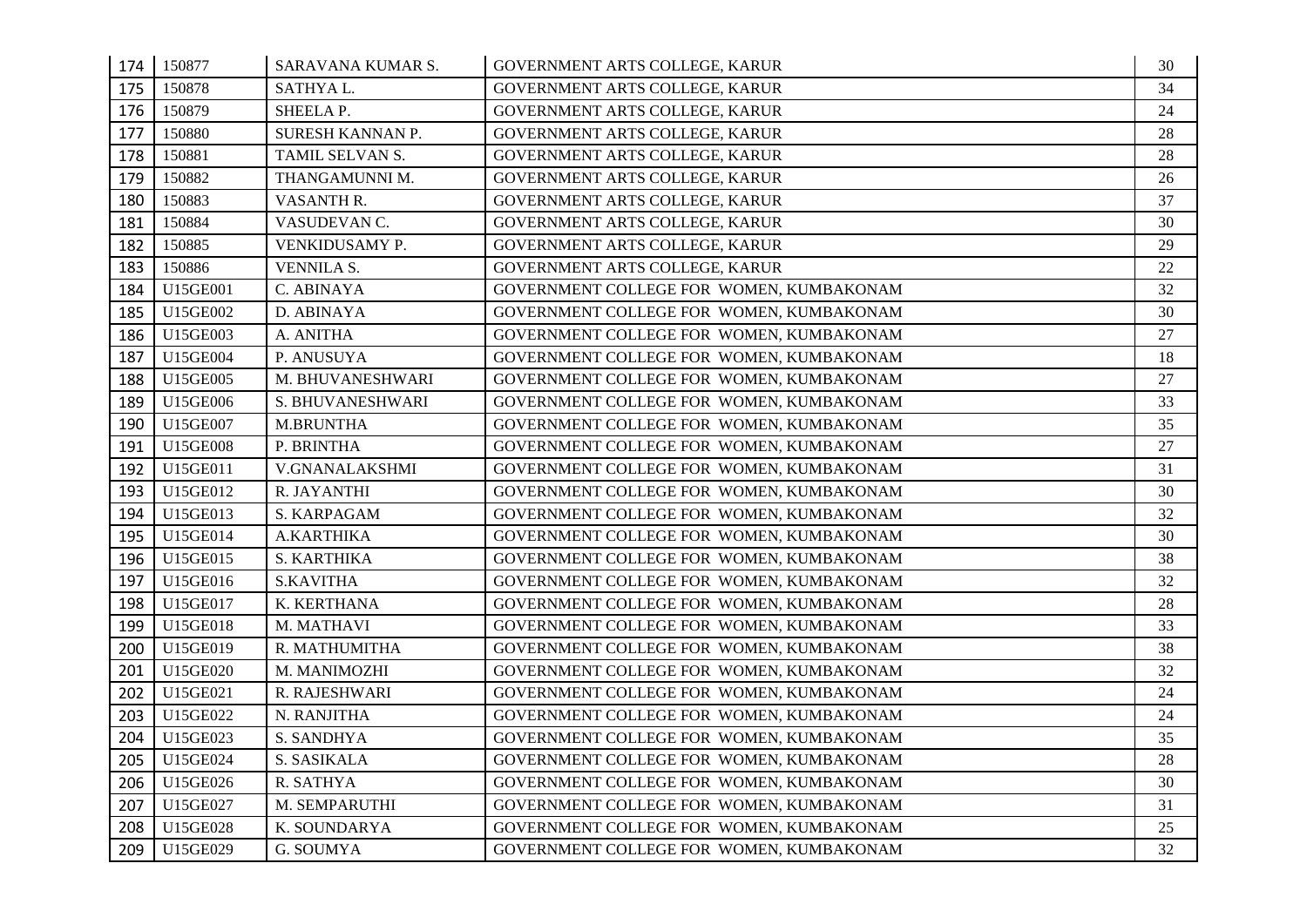|     | 210 U15GE030 | S. SOUMYA          | GOVERNMENT COLLEGE FOR WOMEN, KUMBAKONAM | 41 |
|-----|--------------|--------------------|------------------------------------------|----|
| 211 | U15GE032     | V. SUGANYA         | GOVERNMENT COLLEGE FOR WOMEN, KUMBAKONAM | 30 |
| 212 | U15GE036     | P. THENMOZHI       | GOVERNMENT COLLEGE FOR WOMEN, KUMBAKONAM | 58 |
| 213 | U15GE037     | R. VENI            | GOVERNMENT COLLEGE FOR WOMEN, KUMBAKONAM | 30 |
| 214 | U15GE038     | K. VENNILA         | GOVERNMENT COLLEGE FOR WOMEN, KUMBAKONAM | 38 |
| 215 | U15GE039     | S. VENNILA         | GOVERNMENT COLLEGE FOR WOMEN, KUMBAKONAM | 25 |
| 216 | U15GE040     | N. VINITHA         | GOVERNMENT COLLEGE FOR WOMEN, KUMBAKONAM | 31 |
| 217 | U15GE041     | S.V. ARTHI         | GOVERNMENT COLLEGE FOR WOMEN, KUMBAKONAM | 28 |
| 218 | U15GE042     | A.ALANGARAMARY     | GOVERNMENT COLLEGE FOR WOMEN, KUMBAKONAM | 32 |
| 219 | U15GE043     | A. ANANDHI         | GOVERNMENT COLLEGE FOR WOMEN, KUMBAKONAM | 30 |
| 220 | U15GE044     | K. BHAVANI         | GOVERNMENT COLLEGE FOR WOMEN, KUMBAKONAM | 24 |
| 221 | U15GE045     | <b>J. BHARATHI</b> | GOVERNMENT COLLEGE FOR WOMEN, KUMBAKONAM | 28 |
| 222 | U15GE046     | K. BHARATHI        | GOVERNMENT COLLEGE FOR WOMEN, KUMBAKONAM | 35 |
| 223 | U15GE047     | S. DIVYA           | GOVERNMENT COLLEGE FOR WOMEN, KUMBAKONAM | 29 |
| 224 | U15GE048     | C. DURGADEVI       | GOVERNMENT COLLEGE FOR WOMEN, KUMBAKONAM | 22 |
| 225 | U15GE049     | K. ILAKIYA         | GOVERNMENT COLLEGE FOR WOMEN, KUMBAKONAM | 27 |
| 226 | U15GE050     | M. INDHUMATHI      | GOVERNMENT COLLEGE FOR WOMEN, KUMBAKONAM | 26 |
| 227 | U15GE051     | T. JANANI          | GOVERNMENT COLLEGE FOR WOMEN, KUMBAKONAM | 20 |
| 228 | U15GE053     | V. KAVIYA          | GOVERNMENT COLLEGE FOR WOMEN, KUMBAKONAM | 22 |
| 229 | U15GE054     | C. KEERTHIGAMARY   | GOVERNMENT COLLEGE FOR WOMEN, KUMBAKONAM | 32 |
| 230 | U15GE055     | S. KADEESWARI      | GOVERNMENT COLLEGE FOR WOMEN, KUMBAKONAM | 33 |
| 231 | U15GE056     | K. KRISHNIPRIYA    | GOVERNMENT COLLEGE FOR WOMEN, KUMBAKONAM | 37 |
| 232 | U15GE057     | K. LAVANYA         | GOVERNMENT COLLEGE FOR WOMEN, KUMBAKONAM | 24 |
| 233 | U15GE058     | M. MANIMOZHI       | GOVERNMENT COLLEGE FOR WOMEN, KUMBAKONAM | 41 |
| 234 | U15GE059     | A. MONIKA          | GOVERNMENT COLLEGE FOR WOMEN, KUMBAKONAM | 29 |
| 235 | U15GE060     | S. MOTCHARANI      | GOVERNMENT COLLEGE FOR WOMEN, KUMBAKONAM | 20 |
| 236 | U15GE061     | <b>G. MOUNIKA</b>  | GOVERNMENT COLLEGE FOR WOMEN, KUMBAKONAM | 38 |
| 237 | U15GE063     | C. NANDHINI        | GOVERNMENT COLLEGE FOR WOMEN, KUMBAKONAM | 34 |
| 238 | U15GE064     | K. NANDHINI        | GOVERNMENT COLLEGE FOR WOMEN, KUMBAKONAM | 24 |
| 239 | U15GE066     | P. PARIMALA        | GOVERNMENT COLLEGE FOR WOMEN, KUMBAKONAM | 25 |
| 240 | U15GE067     | R. PONMANI         | GOVERNMENT COLLEGE FOR WOMEN, KUMBAKONAM | 38 |
| 241 | U15GE068     | K. PRAKATHI        | GOVERNMENT COLLEGE FOR WOMEN, KUMBAKONAM | 28 |
| 242 | U15GE069     | <b>J. PRIYA</b>    | GOVERNMENT COLLEGE FOR WOMEN, KUMBAKONAM | 25 |
| 243 | U15GE070     | <b>B. RAMYA</b>    | GOVERNMENT COLLEGE FOR WOMEN, KUMBAKONAM | 24 |
| 244 | U15GE071     | <b>R.RAMYA</b>     | GOVERNMENT COLLEGE FOR WOMEN, KUMBAKONAM | 31 |
| 245 | U15GE073     | K. SIDHUMEENA      | GOVERNMENT COLLEGE FOR WOMEN, KUMBAKONAM | 29 |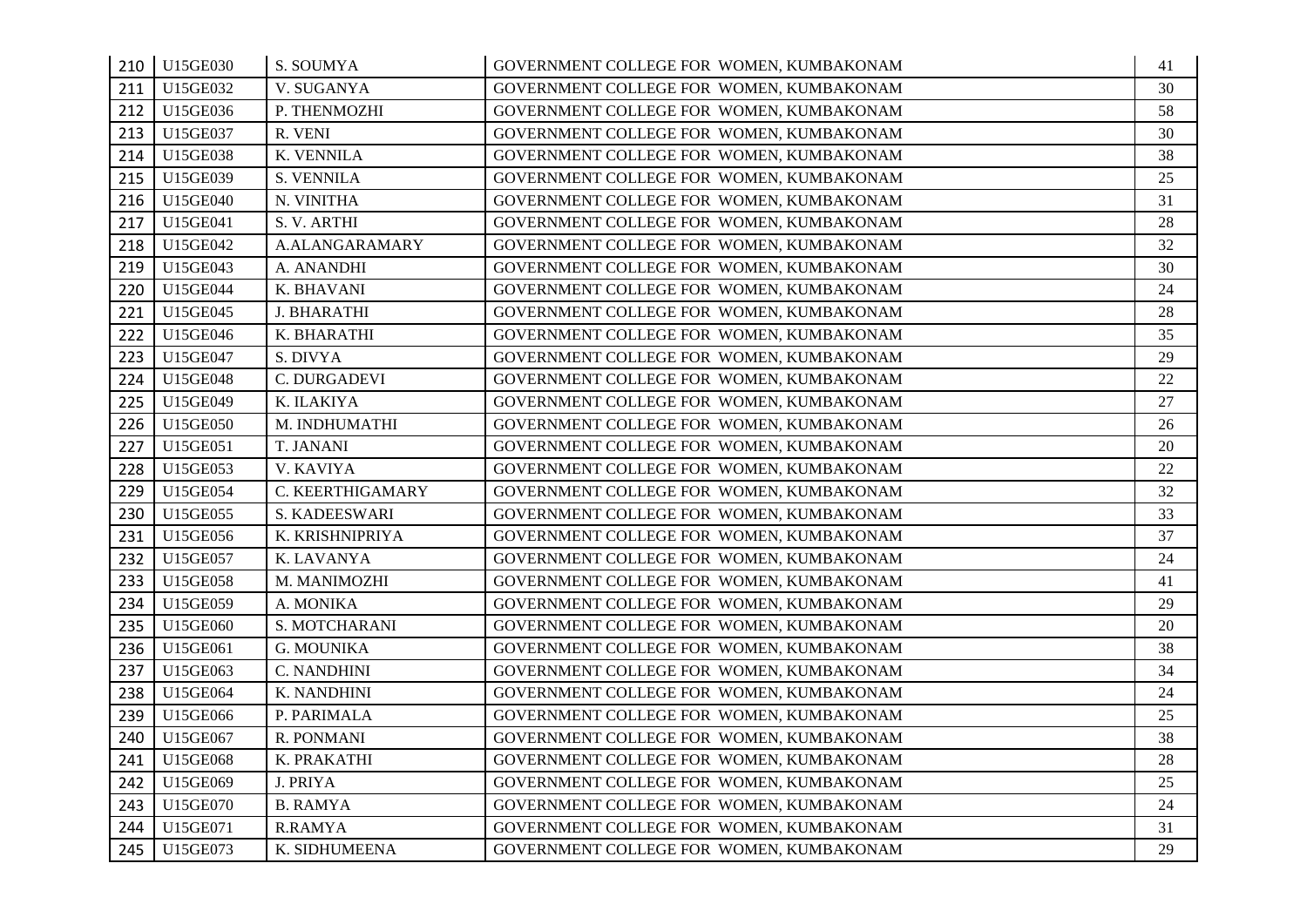| 246 | U15GE074        | S. SIVARANJINI          | GOVERNMENT COLLEGE FOR WOMEN, KUMBAKONAM    | 32 |
|-----|-----------------|-------------------------|---------------------------------------------|----|
| 247 | U15GE075        | <b>J. SRIDEVI</b>       | GOVERNMENT COLLEGE FOR WOMEN, KUMBAKONAM    | 31 |
| 248 | U15GE076        | G. SUDHA                | GOVERNMENT COLLEGE FOR WOMEN, KUMBAKONAM    | 21 |
| 249 | U15GE077        | S. UMAMAHESWAEI         | GOVERNMENT COLLEGE FOR WOMEN, KUMBAKONAM    | 29 |
| 250 | U15GE078        | P. VASANTHAMEENE        | GOVERNMENT COLLEGE FOR WOMEN, KUMBAKONAM    | 28 |
| 251 | U15GE079        | V. VIDHYA               | GOVERNMENT COLLEGE FOR WOMEN, KUMBAKONAM    | 37 |
| 252 | <b>U08GE001</b> | S. AMUTHA               | GOVERNMENT COLLEGE FOR WOMEN, KUMBAKONAM    | 39 |
| 253 | E15GE1421       | K. ARATHI               | GOVERNMENT COLLEGE (AUTONOMOUS), KUMBAKONAM | 41 |
| 254 | E15GE1425       | S. ASHA                 | GOVERNMENT COLLEGE (AUTONOMOUS), KUMBAKONAM | 33 |
| 255 | E15GE1427       | R. BOOMA                | GOVERNMENT COLLEGE (AUTONOMOUS), KUMBAKONAM | 33 |
| 256 | E15GE1428       | M. DEEPIKA              | GOVERNMENT COLLEGE (AUTONOMOUS), KUMBAKONAM | 42 |
| 257 | E15GE1437       | M. RATHIKA              | GOVERNMENT COLLEGE (AUTONOMOUS), KUMBAKONAM | 30 |
| 258 | E15GE1439       | A. SHAHUL HAMEED        | GOVERNMENT COLLEGE (AUTONOMOUS), KUMBAKONAM | 25 |
| 259 | T15GE1447       | A. ANBARASHAN           | GOVERNMENT COLLEGE (AUTONOMOUS), KUMBAKONAM | 31 |
| 260 | T15GE1450       | <b>C.DEEPIKA</b>        | GOVERNMENT COLLEGE (AUTONOMOUS), KUMBAKONAM | 28 |
| 261 | T15GE1451       | K.DURAI MURUGAN         | GOVERNMENT COLLEGE (AUTONOMOUS), KUMBAKONAM | 39 |
| 262 | T15GE1456       | V. MANIVANNAN           | GOVERNMENT COLLEGE (AUTONOMOUS), KUMBAKONAM | 33 |
| 263 | T15GE1463       | R. RUBAN RAJAN          | GOVERNMENT COLLEGE (AUTONOMOUS), KUMBAKONAM | 33 |
| 264 | T15GE1469       | M. VANMATHI             | GOVERNMENT COLLEGE (AUTONOMOUS), KUMBAKONAM | 36 |
| 265 | GEO1514         | <b>J. JENNY SUDHA</b>   | BHARATHIDASAN UNIVERSITY, TIRUCHIRAPPALLI   | 23 |
| 266 | GEO1521         | J. LOKESHWARI           | BHARATHIDASAN UNIVERSITY, TIRUCHIRAPPALLI   | 48 |
| 267 | GEO1511         | I. HEMALATHA            | BHARATHIDASAN UNIVERSITY, TIRUCHIRAPPALLI   | 40 |
| 268 | GEO1509         | <b>GOPIKA V. RAJEEV</b> | BHARATHIDASAN UNIVERSITY, TIRUCHIRAPPALLI   | 51 |
| 269 | GEO1530         | S. SWETHA               | BHARATHIDASAN UNIVERSITY, TIRUCHIRAPPALLI   | 61 |
| 270 | GEO1522         | M. MONIKA               | BHARATHIDASAN UNIVERSITY, TIRUCHIRAPPALLI   | 31 |
| 271 | GEO1507         | <b>I. DHARANI</b>       | BHARATHIDASAN UNIVERSITY, TIRUCHIRAPPALLI   | 50 |
| 272 | GEO1506         | <b>B. DHEEPALAKSHMI</b> | BHARATHIDASAN UNIVERSITY, TIRUCHIRAPPALLI   | 25 |
| 273 | GEO1516         | C. KALPANA              | BHARATHIDASAN UNIVERSITY, TIRUCHIRAPPALLI   | 37 |
| 274 | GEO1501         | V. ABINAYA              | BHARATHIDASAN UNIVERSITY, TIRUCHIRAPPALLI   | 49 |
| 275 | GEO1531         | S. VAIRAMUTHU           | BHARATHIDASAN UNIVERSITY, TIRUCHIRAPPALLI   | 35 |
| 276 | GEO1503         | K. ANBALAGAN            | BHARATHIDASAN UNIVERSITY, TIRUCHIRAPPALLI   | 35 |
| 277 | GEO1505         | K. BHUVANESWARI         | BHARATHIDASAN UNIVERSITY, TIRUCHIRAPPALLI   | 37 |
| 278 | GEO1513         | R. INDUJA               | BHARATHIDASAN UNIVERSITY, TIRUCHIRAPPALLI   | 27 |
| 279 | GEO1526         | S. SELVAMANI            | BHARATHIDASAN UNIVERSITY, TIRUCHIRAPPALLI   | 33 |
| 280 | GEO1525         | M. SARVESHWARAN         | BHARATHIDASAN UNIVERSITY, TIRUCHIRAPPALLI   | 28 |
| 281 | GEO1515         | S. JULIAT               | BHARATHIDASAN UNIVERSITY, TIRUCHIRAPPALLI   | 56 |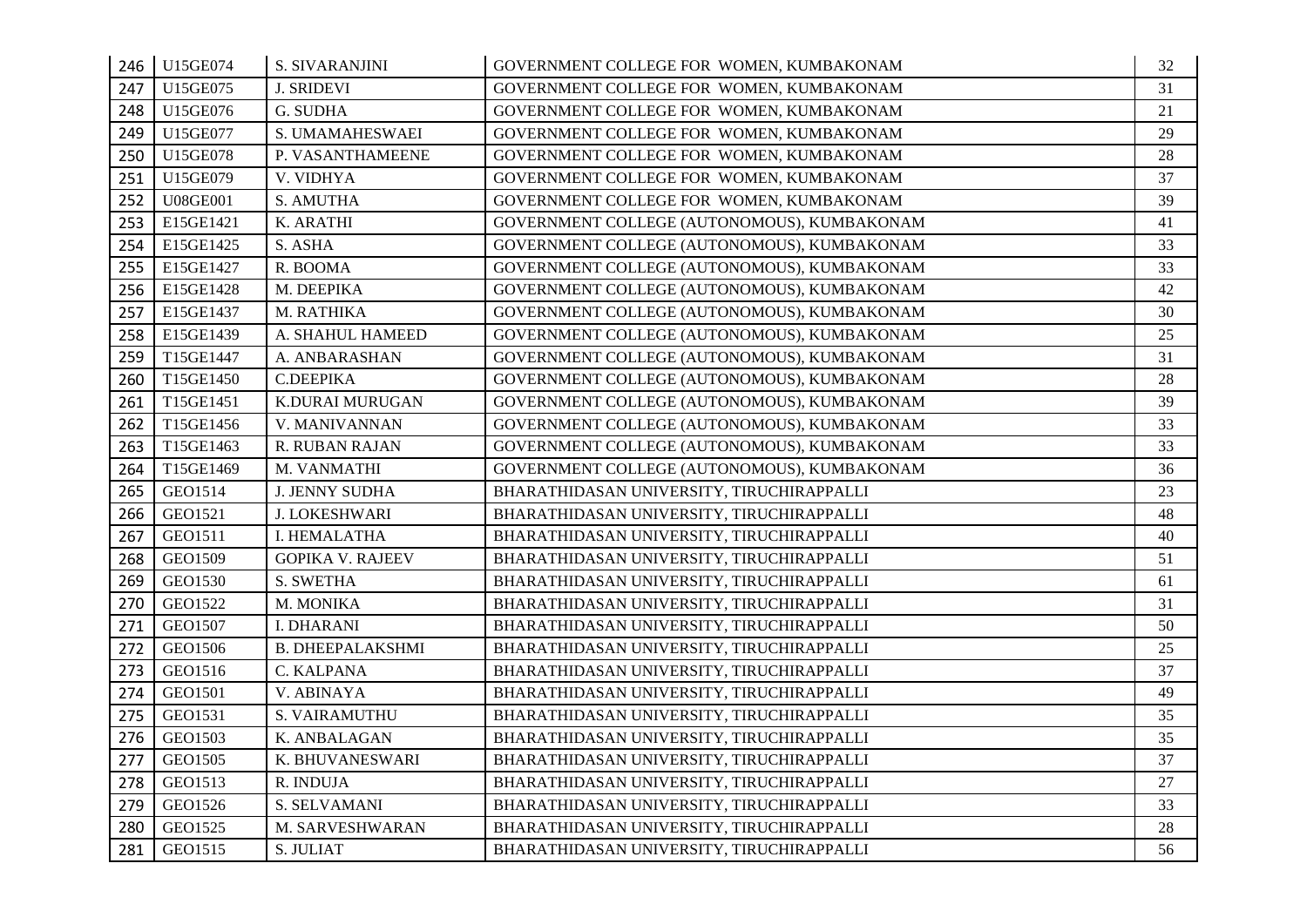| 282 | GEO1529 | C. SUBASH            | BHARATHIDASAN UNIVERSITY, TIRUCHIRAPPALLI | 38 |
|-----|---------|----------------------|-------------------------------------------|----|
| 283 | GEO1508 | V. DIVYA             | BHARATHIDASAN UNIVERSITY, TIRUCHIRAPPALLI | 34 |
| 284 | 1516004 | S. DEEPIKA           | QUEEN MARY'S COLLEGE, CHENNAI - 04        | 40 |
| 285 | 1516005 | R. GANGA             | QUEEN MARY'S COLLEGE, CHENNAI - 04        | 27 |
| 286 | 1516006 | N. HEMALATHA         | QUEEN MARY'S COLLEGE, CHENNAI - 04        | 39 |
| 287 | 1516007 | S. ISHWARYA          | QUEEN MARY'S COLLEGE, CHENNAI - 04        | 14 |
| 288 | 1516008 | <b>J. JEBA ANGEL</b> | QUEEN MARY'S COLLEGE, CHENNAI - 04        | 33 |
| 289 | 1516010 | K. KALAIVANI         | QUEEN MARY'S COLLEGE, CHENNAI - 04        | 28 |
| 290 | 1516011 | S. KALAIVANI         | QUEEN MARY'S COLLEGE, CHENNAI - 04        | 28 |
| 291 | 1516013 | M. KOUSALYA          | QUEEN MARY'S COLLEGE, CHENNAI - 04        | 31 |
| 292 | 1516015 | S. MAHALAKSHMI       | QUEEN MARY'S COLLEGE, CHENNAI - 04        | 29 |
| 293 | 1516016 | G. NITHYA            | QUEEN MARY'S COLLEGE, CHENNAI - 04        | 52 |
| 294 | 1516017 | T. PRATHIBHA         | QUEEN MARY'S COLLEGE, CHENNAI - 04        | 49 |
| 295 | 1516020 | G. SUGANYA           | QUEEN MARY'S COLLEGE, CHENNAI - 04        | 34 |
| 296 | 1516024 | S. SURIYA PRIYA      | QUEEN MARY'S COLLEGE, CHENNAI - 04        | 16 |
| 297 | 1516025 | M. V. TAMILSELVI     | QUEEN MARY'S COLLEGE, CHENNAI - 04        | 23 |
| 298 | 1516026 | G. RESHMA            | QUEEN MARY'S COLLEGE, CHENNAI - 04        | 41 |
| 299 | 1516101 | D. AMUTHA            | QUEEN MARY'S COLLEGE, CHENNAI - 04        | 32 |
| 300 | 1516102 | R. ANANDHI           | QUEEN MARY'S COLLEGE, CHENNAI - 04        | 26 |
| 301 | 1516103 | M. ANITHA            | QUEEN MARY'S COLLEGE, CHENNAI - 04        | 26 |
| 302 | 1516104 | S. ARCHANA           | QUEEN MARY'S COLLEGE, CHENNAI - 04        | 22 |
| 303 | 1516106 | R. DHANALAKSHMI      | QUEEN MARY'S COLLEGE, CHENNAI - 04        | 27 |
| 304 | 1516107 | R. JEEVARASINTHA     | QUEEN MARY'S COLLEGE, CHENNAI - 04        | 27 |
| 305 | 1516108 | <b>J. JENNIFER</b>   | QUEEN MARY'S COLLEGE, CHENNAI - 04        | 34 |
| 306 | 1516109 | S. KANIMOZHI         | QUEEN MARY'S COLLEGE, CHENNAI - 04        | 27 |
| 307 | 1516110 | K. KAVITHA           | QUEEN MARY'S COLLEGE, CHENNAI - 04        | 35 |
| 308 | 1516111 | M. KAVITHA           | QUEEN MARY'S COLLEGE, CHENNAI - 04        | 27 |
| 309 | 1516114 | R. MOHANAPRIYA       | QUEEN MARY'S COLLEGE, CHENNAI - 04        | 31 |
| 310 | 1516115 | S. MUTHUKUMARI       | QUEEN MARY'S COLLEGE, CHENNAI - 04        | 26 |
| 311 | 1516118 | R. PREETHI           | QUEEN MARY'S COLLEGE, CHENNAI - 04        | 39 |
| 312 | 1516119 | M. RAJALAKSHMI       | QUEEN MARY'S COLLEGE, CHENNAI - 04        | 32 |
| 313 | 1516120 | S. SHEVANTHI         | QUEEN MARY'S COLLEGE, CHENNAI - 04        | 27 |
| 314 | 1516121 | <b>J. SUJATHA</b>    | QUEEN MARY'S COLLEGE, CHENNAI - 04        | 27 |
| 315 | 1516124 | P. THULASI           | QUEEN MARY'S COLLEGE, CHENNAI - 04        | 31 |
| 316 | 1516125 | <b>V.USHA</b>        | QUEEN MARY'S COLLEGE, CHENNAI - 04        | 21 |
| 317 | 1516126 | <b>B. USHA RANI</b>  | QUEEN MARY'S COLLEGE, CHENNAI - 04        | 25 |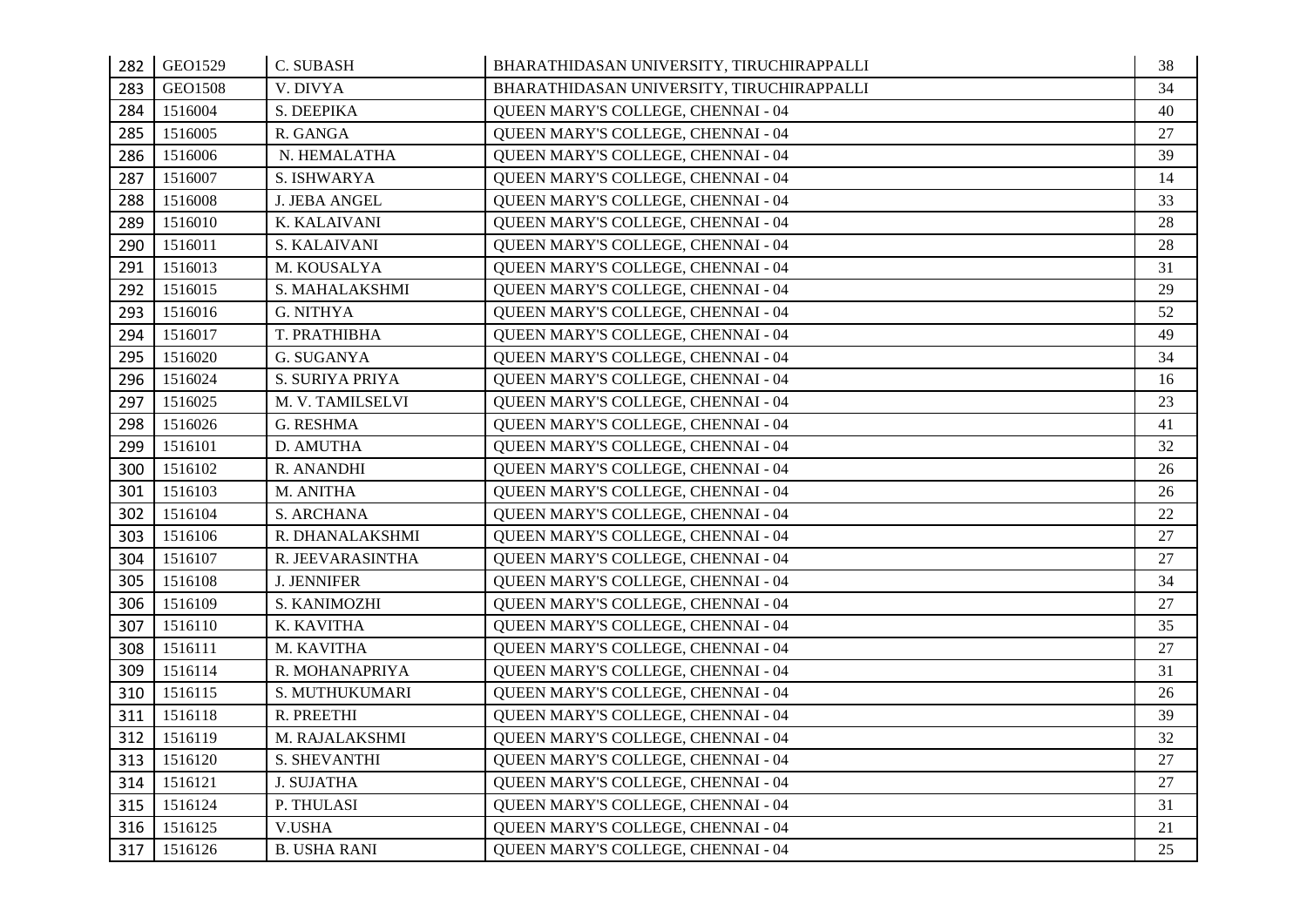| 318 | 1516127   | S. VINITHA          | QUEEN MARY'S COLLEGE, CHENNAI - 04                       | 21 |
|-----|-----------|---------------------|----------------------------------------------------------|----|
| 319 | U15GE001  | S. BAIRAVI          | K. N. GOVT. ARTS COLLEGE FOR WOMEN (A), THANJAVUR        | 31 |
| 320 | U15GE003  | S. DEEPIKA          | K. N. GOVT. ARTS COLLEGE FOR WOMEN (A), THANJAVUR        | 28 |
| 321 | U15GE004  | <b>B. GAYATHRI</b>  | K. N. GOVT. ARTS COLLEGE FOR WOMEN (A), THANJAVUR        | 31 |
| 322 | U15GE005  | N. GOWSALYA         | K. N. GOVT. ARTS COLLEGE FOR WOMEN (A), THANJAVUR        | 24 |
| 323 | U15GE006  | R. HEMA             | K. N. GOVT. ARTS COLLEGE FOR WOMEN (A), THANJAVUR        | 37 |
| 324 | U15GE008  | M. KALPANA          | K. N. GOVT. ARTS COLLEGE FOR WOMEN (A), THANJAVUR        | 25 |
| 325 | U15GE009  | G. KOWSALYA         | K. N. GOVT. ARTS COLLEGE FOR WOMEN (A), THANJAVUR        | 33 |
| 326 | U15GE011  | A. M. MEENA         | K. N. GOVT. ARTS COLLEGE FOR WOMEN (A), THANJAVUR        | 31 |
| 327 | U15GE012  | V. MEENA            | K. N. GOVT. ARTS COLLEGE FOR WOMEN (A), THANJAVUR        | 23 |
| 328 | U15GE013  | S. NITHYA           | K. N. GOVT. ARTS COLLEGE FOR WOMEN (A), THANJAVUR        | 26 |
| 329 | U15GE014  | G. PAVITHRA         | K. N. GOVT. ARTS COLLEGE FOR WOMEN (A), THANJAVUR        | 27 |
| 330 | U15GE018  | <b>B. SIVAPRIYA</b> | K. N. GOVT. ARTS COLLEGE FOR WOMEN (A), THANJAVUR        | 28 |
| 331 | U15GE020  | K. VITHIYA          | K. N. GOVT. ARTS COLLEGE FOR WOMEN (A), THANJAVUR        | 26 |
| 332 | U15GE021  | P. BHARATHI         | K. N. GOVT. ARTS COLLEGE FOR WOMEN (A), THANJAVUR        | 27 |
| 333 | U15GE022  | <b>B. DEEPA</b>     | K. N. GOVT. ARTS COLLEGE FOR WOMEN (A), THANJAVUR        | 28 |
| 334 | U15GE023  | M. DEVI             | K. N. GOVT. ARTS COLLEGE FOR WOMEN (A), THANJAVUR        | 29 |
| 335 | U15GE024  | M. DIVYA            | K. N. GOVT. ARTS COLLEGE FOR WOMEN (A), THANJAVUR        | 26 |
| 336 | U15GE026  | S. KALAIVANI        | K. N. GOVT. ARTS COLLEGE FOR WOMEN (A), THANJAVUR        | 27 |
| 337 | U15GE027  | S. KALAIVANI        | K. N. GOVT. ARTS COLLEGE FOR WOMEN (A), THANJAVUR        | 30 |
| 338 | U15GE028  | M. MAHESHWARI       | K. N. GOVT. ARTS COLLEGE FOR WOMEN (A), THANJAVUR        | 28 |
| 339 | U15GE031  | C. SANGEETHA        | K. N. GOVT. ARTS COLLEGE FOR WOMEN (A), THANJAVUR        | 24 |
| 340 | U15GE032  | A. SARAVANAPRIYA    | K. N. GOVT. ARTS COLLEGE FOR WOMEN (A), THANJAVUR        | 27 |
| 341 | U15GE033  | R. SHALINI          | K. N. GOVT. ARTS COLLEGE FOR WOMEN (A), THANJAVUR        | 32 |
| 342 | U15GE034  | A. SIYAMALADEVI     | K. N. GOVT. ARTS COLLEGE FOR WOMEN (A), THANJAVUR        | 24 |
| 343 | U15GE037  | S. VIJAYALAKSHMI    | K. N. GOVT. ARTS COLLEGE FOR WOMEN (A), THANJAVUR        | 37 |
| 344 | U15G20065 | A. AARTHI           | SREE MEENAKSHI GOVT. ARTS COLLEGE FOR WOMEN (A), MADURAI | 19 |
| 345 | U15G20066 | T. AARTHI           | SREE MEENAKSHI GOVT. ARTS COLLEGE FOR WOMEN (A), MADURAI | 22 |
| 346 | U15G20067 | K. AASHA            | SREE MEENAKSHI GOVT. ARTS COLLEGE FOR WOMEN (A), MADURAI | 25 |
| 347 | U15G20068 | L. ANJU             | SREE MEENAKSHI GOVT. ARTS COLLEGE FOR WOMEN (A), MADURAI | 33 |
| 348 | U15G20070 | V. ANUSUYA          | SREE MEENAKSHI GOVT. ARTS COLLEGE FOR WOMEN (A), MADURAI | 30 |
| 349 | U15G20071 | N. ARASALAKSHMI     | SREE MEENAKSHI GOVT. ARTS COLLEGE FOR WOMEN (A), MADURAI | 24 |
| 350 | U15G20072 | K. DIVYA            | SREE MEENAKSHI GOVT. ARTS COLLEGE FOR WOMEN (A), MADURAI | 27 |
| 351 | U15G20073 | M. DIVYA            | SREE MEENAKSHI GOVT. ARTS COLLEGE FOR WOMEN (A), MADURAI | 33 |
| 352 | U15G20074 | E. ELAMATHI         | SREE MEENAKSHI GOVT. ARTS COLLEGE FOR WOMEN (A), MADURAI | 37 |
| 353 | U15G20075 | D. GOMATHI          | SREE MEENAKSHI GOVT. ARTS COLLEGE FOR WOMEN (A), MADURAI | 29 |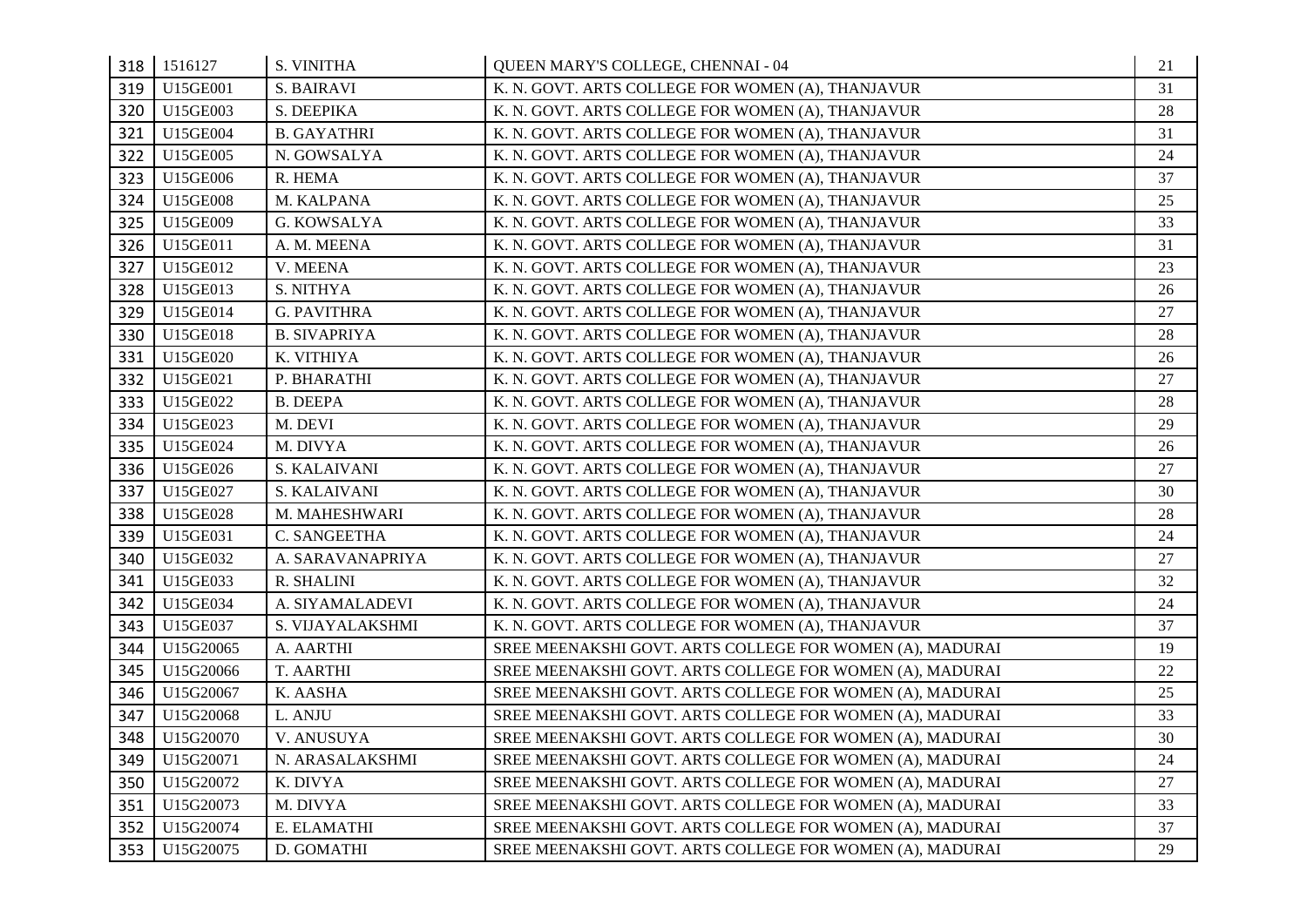| 354 | U15G20076 | R. GOWRI                | SREE MEENAKSHI GOVT. ARTS COLLEGE FOR WOMEN (A), MADURAI | 24 |
|-----|-----------|-------------------------|----------------------------------------------------------|----|
| 355 | U15G20077 | <b>S. JENIFER</b>       | SREE MEENAKSHI GOVT. ARTS COLLEGE FOR WOMEN (A), MADURAI | 21 |
| 356 | U15G20079 | <b>B. KAVITHA</b>       | SREE MEENAKSHI GOVT. ARTS COLLEGE FOR WOMEN (A), MADURAI | 30 |
| 357 | U15G20080 | K. KAVITHA              | SREE MEENAKSHI GOVT. ARTS COLLEGE FOR WOMEN (A), MADURAI | 28 |
| 358 | U15G20082 | S. MONIKA               | SREE MEENAKSHI GOVT. ARTS COLLEGE FOR WOMEN (A), MADURAI | 30 |
| 359 | U15G20083 | S. MURUGESWARI          | SREE MEENAKSHI GOVT. ARTS COLLEGE FOR WOMEN (A), MADURAI | 30 |
| 360 | U15G20084 | G. MUTHUMARI            | SREE MEENAKSHI GOVT. ARTS COLLEGE FOR WOMEN (A), MADURAI | 24 |
| 361 | U15G20085 | M. MUTHU PANDI          | SREE MEENAKSHI GOVT. ARTS COLLEGE FOR WOMEN (A), MADURAI | 26 |
| 362 | U15G20086 | S. NADHINI PRIYA        | SREE MEENAKSHI GOVT. ARTS COLLEGE FOR WOMEN (A), MADURAI | 24 |
| 363 | U15G20087 | <b>S. NASHREEN BANU</b> | SREE MEENAKSHI GOVT. ARTS COLLEGE FOR WOMEN (A), MADURAI | 22 |
| 364 | U15G20088 | S. PANDEESWARI          | SREE MEENAKSHI GOVT. ARTS COLLEGE FOR WOMEN (A), MADURAI | 26 |
| 365 | U15G20089 | N. PANDIMEENA           | SREE MEENAKSHI GOVT. ARTS COLLEGE FOR WOMEN (A), MADURAI | 25 |
| 366 | U15G20090 | V. PAPPATHI             | SREE MEENAKSHI GOVT. ARTS COLLEGE FOR WOMEN (A), MADURAI | 38 |
| 367 | U15G20091 | P. PREMALATHA           | SREE MEENAKSHI GOVT. ARTS COLLEGE FOR WOMEN (A), MADURAI | 28 |
| 368 | U15G20092 | P. PRIYA                | SREE MEENAKSHI GOVT. ARTS COLLEGE FOR WOMEN (A), MADURAI | 26 |
| 369 | U15G20093 | K. RAJESWARI            | SREE MEENAKSHI GOVT. ARTS COLLEGE FOR WOMEN (A), MADURAI | 46 |
| 370 | U15G20094 | R. RAMYA                | SREE MEENAKSHI GOVT. ARTS COLLEGE FOR WOMEN (A), MADURAI | 30 |
| 371 | U15G20095 | P. SANGEETHA            | SREE MEENAKSHI GOVT. ARTS COLLEGE FOR WOMEN (A), MADURAI | 48 |
| 372 | U15G20097 | A. SATHYA               | SREE MEENAKSHI GOVT. ARTS COLLEGE FOR WOMEN (A), MADURAI | 31 |
| 373 | U15G20098 | R. SURUTHI              | SREE MEENAKSHI GOVT. ARTS COLLEGE FOR WOMEN (A), MADURAI | 29 |
| 374 | U15G20099 | R. SUSMITHA             | SREE MEENAKSHI GOVT. ARTS COLLEGE FOR WOMEN (A), MADURAI | 23 |
| 375 | U15G20100 | V. VANITHA              | SREE MEENAKSHI GOVT. ARTS COLLEGE FOR WOMEN (A), MADURAI | 43 |
| 376 | U15G20101 | K. VELNACHIYAR          | SREE MEENAKSHI GOVT. ARTS COLLEGE FOR WOMEN (A), MADURAI | 33 |
| 377 | U15G20102 | K. VETRISELVI           | SREE MEENAKSHI GOVT. ARTS COLLEGE FOR WOMEN (A), MADURAI | 23 |
| 378 | U15G20103 | M. VIJAYA               | SREE MEENAKSHI GOVT. ARTS COLLEGE FOR WOMEN (A), MADURAI | 37 |
| 379 | U14G18677 | M. MANO SUNDARI         | SREE MEENAKSHI GOVT. ARTS COLLEGE FOR WOMEN (A), MADURAI | 32 |
| 380 | U14G18691 | R. VEERALAKSHMI         | SREE MEENAKSHI GOVT. ARTS COLLEGE FOR WOMEN (A), MADURAI | 31 |
| 381 | U15G20105 | S. ALI FATHIMA          | SREE MEENAKSHI GOVT. ARTS COLLEGE FOR WOMEN (A), MADURAI | 20 |
| 382 | U15G20106 | D. ANANDHA PRIYA        | SREE MEENAKSHI GOVT. ARTS COLLEGE FOR WOMEN (A), MADURAI | 23 |
| 383 | U15G20108 | M. ANUSIYA              | SREE MEENAKSHI GOVT. ARTS COLLEGE FOR WOMEN (A), MADURAI | 32 |
| 384 | U15G20109 | M. ARUNAM               | SREE MEENAKSHI GOVT. ARTS COLLEGE FOR WOMEN (A), MADURAI | 39 |
| 385 | U15G20111 | M. DHANALAKSHMI         | SREE MEENAKSHI GOVT. ARTS COLLEGE FOR WOMEN (A), MADURAI | 25 |
| 386 | U15G20112 | L. DHIVYA               | SREE MEENAKSHI GOVT. ARTS COLLEGE FOR WOMEN (A), MADURAI | 25 |
| 387 | U15G20113 | <b>J. GAYATHRI</b>      | SREE MEENAKSHI GOVT. ARTS COLLEGE FOR WOMEN (A), MADURAI | 30 |
| 388 | U15G20114 | S. GOWSALYA             | SREE MEENAKSHI GOVT. ARTS COLLEGE FOR WOMEN (A), MADURAI | 26 |
| 389 | U15G20116 | E. KALAI SELVI          | SREE MEENAKSHI GOVT. ARTS COLLEGE FOR WOMEN (A), MADURAI | 32 |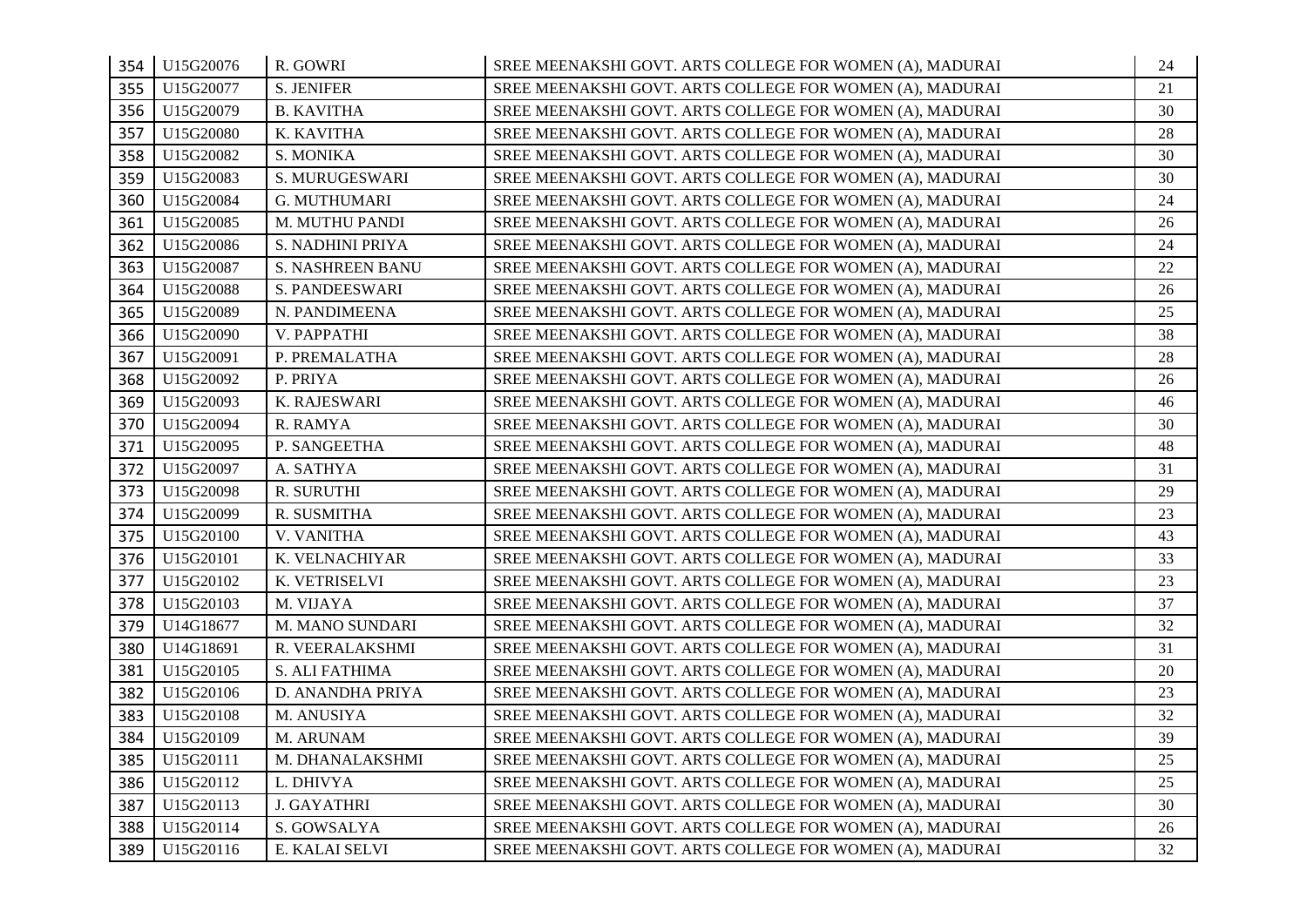| 390 | U15G20118 | K. KANMANI             | SREE MEENAKSHI GOVT. ARTS COLLEGE FOR WOMEN (A), MADURAI | 24 |
|-----|-----------|------------------------|----------------------------------------------------------|----|
| 391 | U15G20121 | K. KOWSALYA            | SREE MEENAKSHI GOVT. ARTS COLLEGE FOR WOMEN (A), MADURAI | 27 |
| 392 | U15G20122 | N. KRISHNAVENI         | SREE MEENAKSHI GOVT. ARTS COLLEGE FOR WOMEN (A), MADURAI | 27 |
| 393 | U15G20123 | N. MANIMEGALAI         | SREE MEENAKSHI GOVT. ARTS COLLEGE FOR WOMEN (A), MADURAI | 30 |
| 394 | U15G20124 | T. MUNEESWARI          | SREE MEENAKSHI GOVT. ARTS COLLEGE FOR WOMEN (A), MADURAI | 25 |
| 395 | U15G20125 | M. MUTHULAKSHMI        | SREE MEENAKSHI GOVT. ARTS COLLEGE FOR WOMEN (A), MADURAI | 27 |
| 396 | U15G20128 | A. PANDEESWARI         | SREE MEENAKSHI GOVT. ARTS COLLEGE FOR WOMEN (A), MADURAI | 30 |
| 397 | U15G20129 | M. PANDEESWARI         | SREE MEENAKSHI GOVT. ARTS COLLEGE FOR WOMEN (A), MADURAI | 25 |
| 398 | U15G20131 | <b>B. RAJESWARI</b>    | SREE MEENAKSHI GOVT. ARTS COLLEGE FOR WOMEN (A), MADURAI | 20 |
| 399 | U15G20132 | L. RAMANI              | SREE MEENAKSHI GOVT. ARTS COLLEGE FOR WOMEN (A), MADURAI | 22 |
| 400 | U15G20133 | M. ROJA                | SREE MEENAKSHI GOVT. ARTS COLLEGE FOR WOMEN (A), MADURAI | 24 |
| 401 | U15G20134 | C. SANGEETHA           | SREE MEENAKSHI GOVT. ARTS COLLEGE FOR WOMEN (A), MADURAI | 30 |
| 402 | U15G20135 | M. SELVI               | SREE MEENAKSHI GOVT. ARTS COLLEGE FOR WOMEN (A), MADURAI | 33 |
| 403 | U15G20136 | R. VAISHALI            | SREE MEENAKSHI GOVT. ARTS COLLEGE FOR WOMEN (A), MADURAI | 28 |
| 404 | U15G20138 | S. VEERALAKSHMI        | SREE MEENAKSHI GOVT. ARTS COLLEGE FOR WOMEN (A), MADURAI | 26 |
| 405 | U15G20139 | K. VIJAYALAKSHMI       | SREE MEENAKSHI GOVT. ARTS COLLEGE FOR WOMEN (A), MADURAI | 22 |
| 406 | U15G20140 | S. VIJAYARANI          | SREE MEENAKSHI GOVT. ARTS COLLEGE FOR WOMEN (A), MADURAI | 20 |
| 407 | U15G20141 | P. VIJAYASHANTHI       | SREE MEENAKSHI GOVT. ARTS COLLEGE FOR WOMEN (A), MADURAI | 22 |
| 408 | U15G20142 | M. VINITHA             | SREE MEENAKSHI GOVT. ARTS COLLEGE FOR WOMEN (A), MADURAI | 32 |
| 409 | U15G20143 | S. VINITHA             | SREE MEENAKSHI GOVT. ARTS COLLEGE FOR WOMEN (A), MADURAI | 27 |
| 410 | U15G20144 | T. YOGALAKSHMI         | SREE MEENAKSHI GOVT. ARTS COLLEGE FOR WOMEN (A), MADURAI | 26 |
| 411 | 157GY102  | <b>LAVANYAS</b>        | MADRAS CHRISTIAN COLLEGE, CHENNAI                        | 35 |
| 412 | 157GY104  | JAYASREE M             | MADRAS CHRISTIAN COLLEGE, CHENNAI                        | 34 |
| 413 | 157GY105  | <b>DHIVYA PRIYA P</b>  | MADRAS CHRISTIAN COLLEGE, CHENNAI                        | 48 |
| 414 | 157GY106  | <b>PHOPY</b>           | MADRAS CHRISTIAN COLLEGE, CHENNAI                        | 41 |
| 415 | 157GY108  | <b>RASHMI S</b>        | MADRAS CHRISTIAN COLLEGE, CHENNAI                        | 33 |
| 416 | 157GY109  | RABECCA S              | MADRAS CHRISTIAN COLLEGE, CHENNAI                        | 32 |
| 417 | 157GY110  | SHALINI CHRISTINA      | MADRAS CHRISTIAN COLLEGE, CHENNAI                        | 29 |
| 418 | 157GY111  | <b>SHILPA S NAIR</b>   | MADRAS CHRISTIAN COLLEGE, CHENNAI                        | 37 |
| 419 | 157GY113  | <b>SUNITHAR</b>        | MADRAS CHRISTIAN COLLEGE, CHENNAI                        | 42 |
| 420 | 157GY115  | <b>ADITYAR</b>         | MADRAS CHRISTIAN COLLEGE, CHENNAI                        | 26 |
| 421 | 157GY116  | AJITH D                | MADRAS CHRISTIAN COLLEGE, CHENNAI                        | 29 |
| 422 | 157GY118  | <b>ALAN V JOHN</b>     | MADRAS CHRISTIAN COLLEGE, CHENNAI                        | 32 |
| 423 | 157GY120  | <b>BALAMURUGAN P</b>   | MADRAS CHRISTIAN COLLEGE, CHENNAI                        | 22 |
| 424 | 157GY121  | <b>BASKARAN V</b>      | MADRAS CHRISTIAN COLLEGE, CHENNAI                        | 41 |
| 425 | 157GY122  | <b>BHARANI KUMAR G</b> | MADRAS CHRISTIAN COLLEGE, CHENNAI                        | 29 |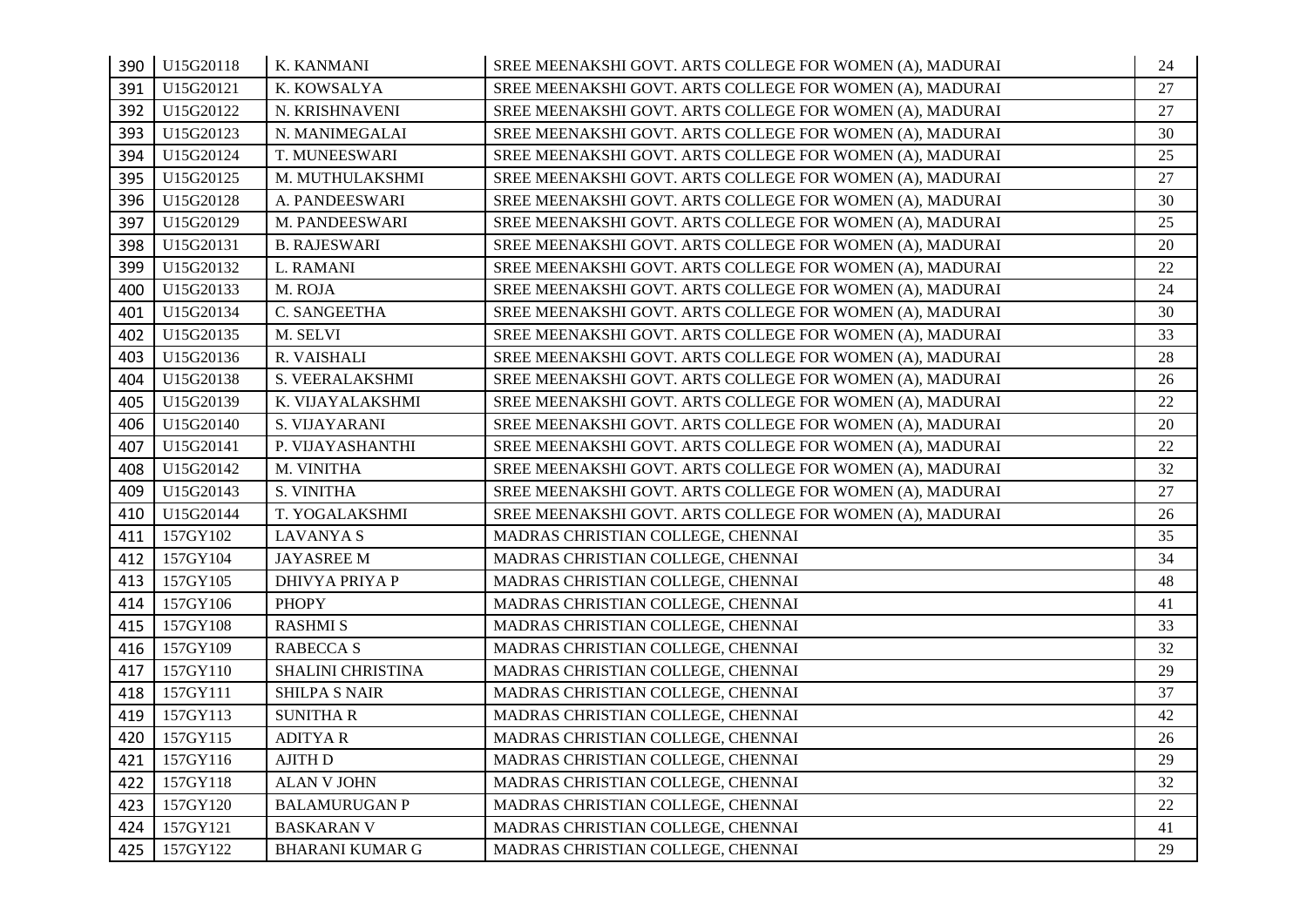| 426 | 157GY124   | FEBIN JOHN I            | MADRAS CHRISTIAN COLLEGE, CHENNAI        | 43 |
|-----|------------|-------------------------|------------------------------------------|----|
| 427 | 157GY126   | <b>ARUN SHANKER J S</b> | MADRAS CHRISTIAN COLLEGE, CHENNAI        | 28 |
| 428 | 157GY130   | <b>LOGESSH S</b>        | MADRAS CHRISTIAN COLLEGE, CHENNAI        | 54 |
| 429 | 157GY135   | NARAYANAN N             | MADRAS CHRISTIAN COLLEGE, CHENNAI        | 34 |
| 430 | 157GY137   | PAWAN KUMAR D           | MADRAS CHRISTIAN COLLEGE, CHENNAI        | 35 |
| 431 | 157GY138   | PRINCE BRITO S          | MADRAS CHRISTIAN COLLEGE, CHENNAI        | 32 |
| 432 | 157GY139   | <b>PUSHPARAJ S</b>      | MADRAS CHRISTIAN COLLEGE, CHENNAI        | 39 |
| 433 | 157GY143   | SIDDARDHAN S B          | MADRAS CHRISTIAN COLLEGE, CHENNAI        | 34 |
| 434 | 157GY144   | <b>SAM SUNDAR R</b>     | MADRAS CHRISTIAN COLLEGE, CHENNAI        | 27 |
| 435 | 157GY146   | <b>SHORAD KUMAR</b>     | MADRAS CHRISTIAN COLLEGE, CHENNAI        | 39 |
| 436 | 157GY148   | TONY MARIA HOPE C       | MADRAS CHRISTIAN COLLEGE, CHENNAI        | 39 |
| 437 | 157GY149   | <b>TUMI ANGU</b>        | MADRAS CHRISTIAN COLLEGE, CHENNAI        | 36 |
| 438 | 157GY150   | VISHAL SHUKLA           | MADRAS CHRISTIAN COLLEGE, CHENNAI        | 51 |
| 439 | 15627ER001 | <b>AATHI LAKSHMI S</b>  | GOVT. ARTS COLLEGE FOR WOMEN, NILAKOTTAI | 22 |
| 440 | 15627ER002 | <b>ABINAYA J</b>        | GOVT. ARTS COLLEGE FOR WOMEN, NILAKOTTAI | 23 |
| 441 | 15627ER003 | <b>ABIRAMI C</b>        | GOVT. ARTS COLLEGE FOR WOMEN, NILAKOTTAI | 25 |
| 442 | 15627ER004 | ABINNA R K              | GOVT. ARTS COLLEGE FOR WOMEN, NILAKOTTAI | 25 |
| 443 | 15627ER005 | <b>BHANU LATHA S</b>    | GOVT. ARTS COLLEGE FOR WOMEN, NILAKOTTAI | 23 |
| 444 | 15627ER007 | <b>BHARATHIN</b>        | GOVT. ARTS COLLEGE FOR WOMEN, NILAKOTTAI | 24 |
| 445 | 15627ER008 | <b>ESWARI K</b>         | GOVT. ARTS COLLEGE FOR WOMEN, NILAKOTTAI | 29 |
| 446 | 15627ER009 | <b>ISWARYAT</b>         | GOVT. ARTS COLLEGE FOR WOMEN, NILAKOTTAI | 17 |
| 447 | 15627ER010 | <b>JEYAMARIP</b>        | GOVT. ARTS COLLEGE FOR WOMEN, NILAKOTTAI | 24 |
| 448 | 15627ER011 | <b>KARTHIKA DEVI R</b>  | GOVT. ARTS COLLEGE FOR WOMEN, NILAKOTTAI | 28 |
| 449 | 15627ER012 | <b>LAVANYAM</b>         | GOVT. ARTS COLLEGE FOR WOMEN, NILAKOTTAI | 32 |
| 450 | 15627ER014 | MARY EZHILARASI M       | GOVT. ARTS COLLEGE FOR WOMEN, NILAKOTTAI | 25 |
| 451 | 15627ER015 | MURUGA JANANI S         | GOVT. ARTS COLLEGE FOR WOMEN, NILAKOTTAI | 37 |
| 452 | 15627ER016 | MUTHUMANICKAM M         | GOVT. ARTS COLLEGE FOR WOMEN, NILAKOTTAI | 26 |
| 453 | 15627ER017 | MUTHUMARI M             | GOVT. ARTS COLLEGE FOR WOMEN, NILAKOTTAI | 25 |
| 454 | 15627ER018 | <b>NAGAJOTHI S</b>      | GOVT. ARTS COLLEGE FOR WOMEN, NILAKOTTAI | 27 |
| 455 | 15627ER019 | NIVETHA D               | GOVT. ARTS COLLEGE FOR WOMEN, NILAKOTTAI | 27 |
| 456 | 15627ER020 | PANDI SELVI M           | GOVT. ARTS COLLEGE FOR WOMEN, NILAKOTTAI | 25 |
| 457 | 15627ER021 | PAVITHRA DEVI B         | GOVT. ARTS COLLEGE FOR WOMEN, NILAKOTTAI | 30 |
| 458 | 15627ER022 | PONMANI M               | GOVT. ARTS COLLEGE FOR WOMEN, NILAKOTTAI | 26 |
| 459 | 15627ER024 | <b>RAMA LAKSHMI G</b>   | GOVT. ARTS COLLEGE FOR WOMEN, NILAKOTTAI | 36 |
| 460 | 15627ER025 | <b>RANJITHA P</b>       | GOVT. ARTS COLLEGE FOR WOMEN, NILAKOTTAI | 24 |
| 461 | 15627ER026 | ROHINI K                | GOVT. ARTS COLLEGE FOR WOMEN, NILAKOTTAI | 33 |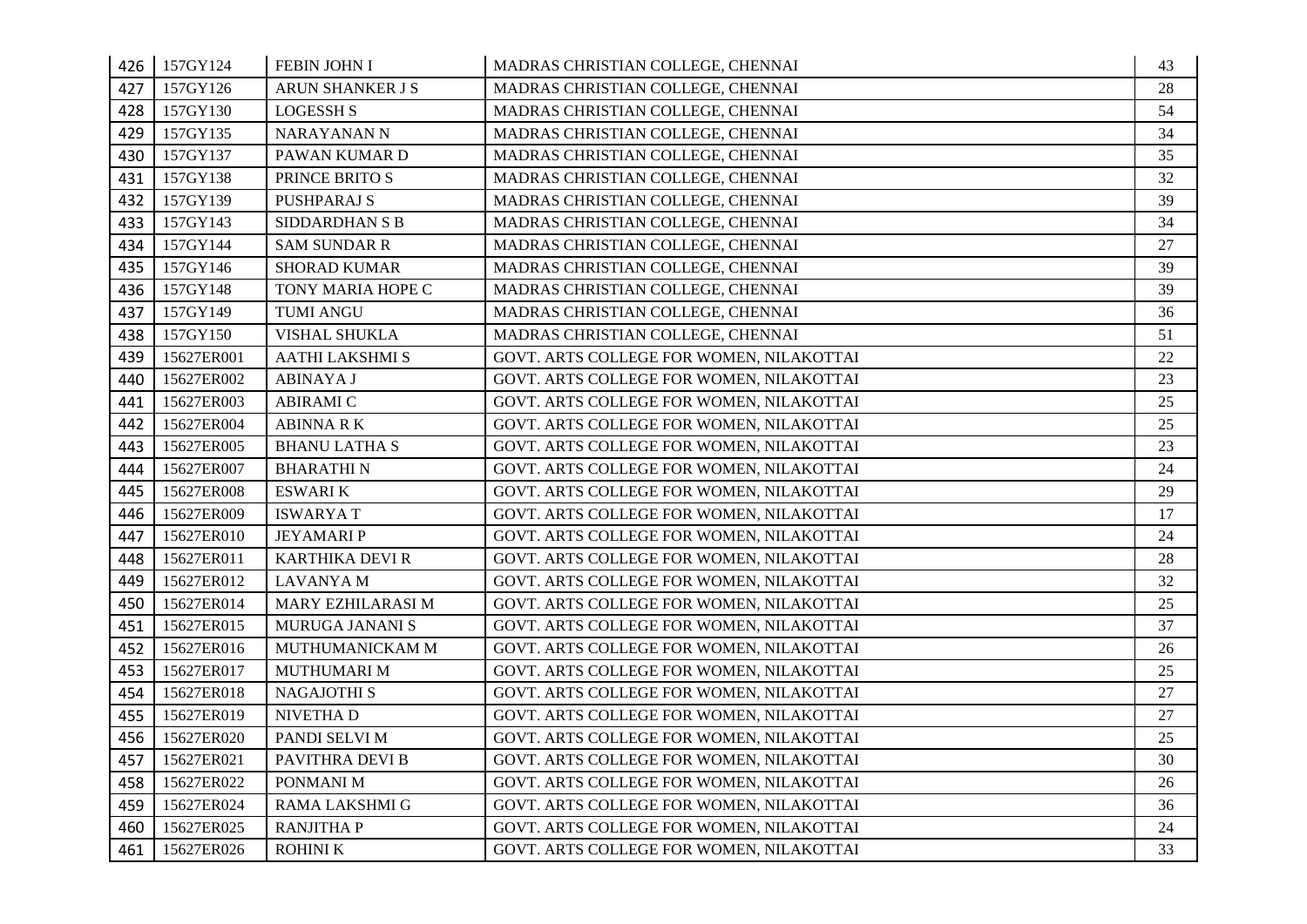| 462 | 15627ER028  | <b>SANGEETHAP</b>      | GOVT. ARTS COLLEGE FOR WOMEN, NILAKOTTAI                               | 34 |
|-----|-------------|------------------------|------------------------------------------------------------------------|----|
| 463 | 15627ER030  | <b>SHOBANA R</b>       | GOVT. ARTS COLLEGE FOR WOMEN, NILAKOTTAI                               | 29 |
| 464 | 15627ER031  | <b>SWATHIM</b>         | GOVT. ARTS COLLEGE FOR WOMEN, NILAKOTTAI                               | 28 |
| 465 | 15627ER032  | <b>THAIVIZHI R</b>     | GOVT. ARTS COLLEGE FOR WOMEN, NILAKOTTAI                               | 33 |
| 466 | 15627ER033  | VINOTHINI C            | GOVT. ARTS COLLEGE FOR WOMEN, NILAKOTTAI                               | 45 |
| 467 | 15UGE1043   | M.ABIPRIYA             | SRI VIJAY VIDYALAYA COLLEGE OF ARTS & SCIENCE, NALLAMPALLI, DHARMAPURI | 26 |
| 468 | 15UGE1044   | A.GAYATHRI             | SRI VIJAY VIDYALAYA COLLEGE OF ARTS & SCIENCE, NALLAMPALLI, DHARMAPURI | 32 |
| 469 | 15UGE1045   | <b>C.INDIRA</b>        | SRI VIJAY VIDYALAYA COLLEGE OF ARTS & SCIENCE, NALLAMPALLI, DHARMAPURI | 33 |
| 470 | 15UGE1046   | M.KALAIVANI            | SRI VIJAY VIDYALAYA COLLEGE OF ARTS & SCIENCE, NALLAMPALLI, DHARMAPURI | 29 |
| 471 | 15UGE1047   | S.PRIYA                | SRI VIJAY VIDYALAYA COLLEGE OF ARTS & SCIENCE, NALLAMPALLI, DHARMAPURI | 37 |
| 472 | 15UGE1048   | T.RISHIKASHREE         | SRI VIJAY VIDYALAYA COLLEGE OF ARTS & SCIENCE, NALLAMPALLI, DHARMAPURI | 38 |
| 473 | 15UGE10449  | <b>V.SAMANTHI</b>      | SRI VIJAY VIDYALAYA COLLEGE OF ARTS & SCIENCE, NALLAMPALLI, DHARMAPURI | 30 |
| 474 | 15UGE10450  | <b>C.SARATHA</b>       | SRI VIJAY VIDYALAYA COLLEGE OF ARTS & SCIENCE, NALLAMPALLI, DHARMAPURI | 34 |
| 475 | 15UGE10451  | <b>M.SINDHU</b>        | SRI VIJAY VIDYALAYA COLLEGE OF ARTS & SCIENCE, NALLAMPALLI, DHARMAPURI | 41 |
| 476 | 15UGE10452  | <b>B.VANITHA</b>       | SRI VIJAY VIDYALAYA COLLEGE OF ARTS & SCIENCE, NALLAMPALLI, DHARMAPURI | 32 |
| 477 | 15UGY174501 | <b>T.ARAVINTH</b>      | GOVERNMENT ARTS COLLEGE, SALEM                                         | 28 |
| 478 | 15UGY174502 | <b>G.ARUN KUMAR</b>    | GOVERNMENT ARTS COLLEGE, SALEM                                         | 29 |
| 479 | 15UGY174504 | K.BABU                 | GOVERNMENT ARTS COLLEGE, SALEM                                         | 29 |
| 480 | 15UGY174505 | R.GIRINATH             | GOVERNMENT ARTS COLLEGE, SALEM                                         | 27 |
| 481 | 15UGY174506 | <b>S.HAMAIN</b>        | GOVERNMENT ARTS COLLEGE, SALEM                                         | 23 |
| 482 | 15UGY174507 | M.KAMARAJ              | GOVERNMENT ARTS COLLEGE, SALEM                                         | 31 |
| 483 | 15UGY174508 | <b>V.KARTHIKEYAN</b>   | GOVERNMENT ARTS COLLEGE, SALEM                                         | 29 |
| 484 | 15UGY174509 | A.KULANTHAIVEL         | GOVERNMENT ARTS COLLEGE, SALEM                                         | 24 |
| 485 | 15UGY174511 | S.PRABHAKARAN          | GOVERNMENT ARTS COLLEGE, SALEM                                         | 27 |
| 486 | 15UGY174512 | <b>S.PRABHU</b>        | GOVERNMENT ARTS COLLEGE, SALEM                                         | 27 |
| 487 | 15UGY174513 | <b>M.RANJITH KUMAR</b> | GOVERNMENT ARTS COLLEGE, SALEM                                         | 24 |
| 488 | 15UGY174514 | <b>S.RAVI PRASANTH</b> | GOVERNMENT ARTS COLLEGE, SALEM                                         | 68 |
| 489 | 15UGY174515 | P.SATHIYABHARATHI      | GOVERNMENT ARTS COLLEGE, SALEM                                         | 45 |
| 490 | 15UGY174516 | <b>G.VIJAY</b>         | GOVERNMENT ARTS COLLEGE, SALEM                                         | 21 |
| 491 | 15UGY174517 | <b>M.VIMALKUMAR</b>    | GOVERNMENT ARTS COLLEGE, SALEM                                         | 25 |
| 492 | 15UGY174518 | <b>R.AMBIKA</b>        | GOVERNMENT ARTS COLLEGE, SALEM                                         | 32 |
| 493 | 15UGY174519 | P.BHUVANESHWARI        | GOVERNMENT ARTS COLLEGE, SALEM                                         | 24 |
| 494 | 15UGY174520 | M.DHANALAKSHMI         | GOVERNMENT ARTS COLLEGE, SALEM                                         | 29 |
| 495 | 15UGY174521 | T.KOWSALYA             | GOVERNMENT ARTS COLLEGE, SALEM                                         | 28 |
| 496 | 15UGY174522 | L.MANIMEGALAI          | GOVERNMENT ARTS COLLEGE, SALEM                                         | 27 |
| 497 | 15UGY174523 | N.NITHYA               | GOVERNMENT ARTS COLLEGE, SALEM                                         | 34 |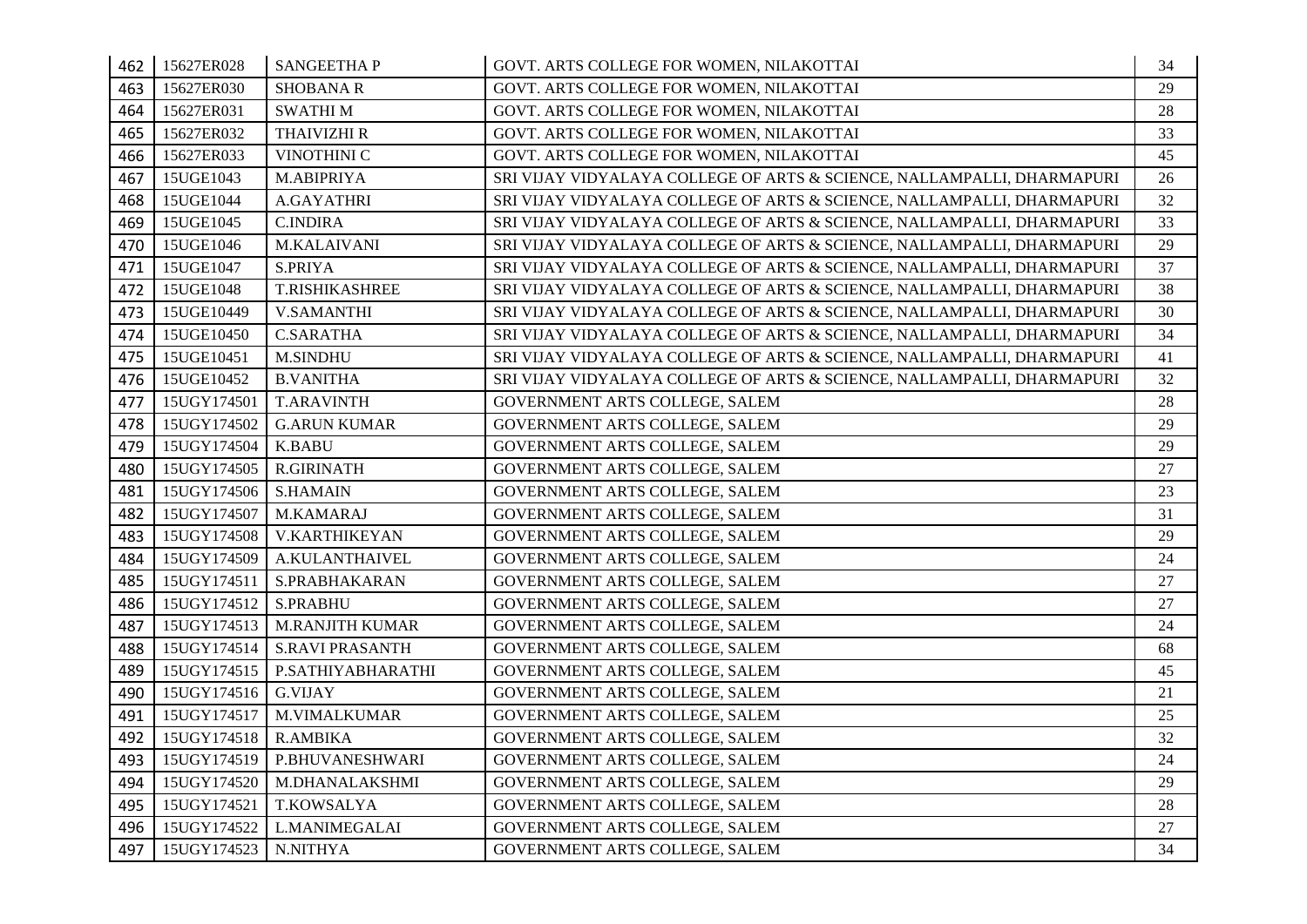| 498 | 15UGE1005  | P.MANIKANDAN           | ARIGNAR ANNA GOVERNMENT ARTS COLLEGE, NAMAKKAL | 36     |
|-----|------------|------------------------|------------------------------------------------|--------|
| 499 | 15UGE1009  | V.PITCHAMATHU          | ARIGNAR ANNA GOVERNMENT ARTS COLLEGE, NAMAKKAL | 26     |
| 500 | 15UGE1011  | <b>V.RAGUL</b>         | ARIGNAR ANNA GOVERNMENT ARTS COLLEGE, NAMAKKAL | 22     |
| 501 | 15UGE1012  | <b>J.RAJESH KUMAR</b>  | ARIGNAR ANNA GOVERNMENT ARTS COLLEGE, NAMAKKAL | 33     |
| 502 | 15UGE1013  | <b>S.RJKUMAR</b>       | ARIGNAR ANNA GOVERNMENT ARTS COLLEGE, NAMAKKAL | 31     |
| 503 | 15UGE1018  | <b>S.ARULKUMAR</b>     | ARIGNAR ANNA GOVERNMENT ARTS COLLEGE, NAMAKKAL | 42     |
| 504 | 15UGE1019  | K.BHARATHIRAJA         | ARIGNAR ANNA GOVERNMENT ARTS COLLEGE, NAMAKKAL | $28\,$ |
| 505 | 15UGE1021  | S.KARTHIKEYAN          | ARIGNAR ANNA GOVERNMENT ARTS COLLEGE, NAMAKKAL | 29     |
| 506 | 15UGE1022  | <b>B.KAVIN</b>         | ARIGNAR ANNA GOVERNMENT ARTS COLLEGE, NAMAKKAL | 41     |
| 507 | 15UGE1025  | <b>S.NANDHA KUMAR</b>  | ARIGNAR ANNA GOVERNMENT ARTS COLLEGE, NAMAKKAL | 39     |
| 508 | 15UGE1026  | C.NAVAJEEVAN           | ARIGNAR ANNA GOVERNMENT ARTS COLLEGE, NAMAKKAL | 41     |
| 509 | 15UGE1027  | <b>S.NAVEENTHIRAN</b>  | ARIGNAR ANNA GOVERNMENT ARTS COLLEGE, NAMAKKAL | 40     |
| 510 | 15UGE1028  | M.NITHAYANATHAM        | ARIGNAR ANNA GOVERNMENT ARTS COLLEGE, NAMAKKAL | 32     |
| 511 | 15UGE1029  | S.POOVARASAN           | ARIGNAR ANNA GOVERNMENT ARTS COLLEGE, NAMAKKAL | 37     |
| 512 | 15UGE1030  | <b>A.RAJKUMAR</b>      | ARIGNAR ANNA GOVERNMENT ARTS COLLEGE, NAMAKKAL | 30     |
| 513 | 15UGE1031  | <b>T.SATHISH</b>       | ARIGNAR ANNA GOVERNMENT ARTS COLLEGE, NAMAKKAL | 25     |
| 514 | 15UGE1032  | <b>M.SATHISH KUMAR</b> | ARIGNAR ANNA GOVERNMENT ARTS COLLEGE, NAMAKKAL | 32     |
| 515 | 15UGE1033  | <b>S.SIVA SANKAR</b>   | ARIGNAR ANNA GOVERNMENT ARTS COLLEGE, NAMAKKAL | 25     |
| 516 | 15UGE1034  | P.SUJITH KUMAR         | ARIGNAR ANNA GOVERNMENT ARTS COLLEGE, NAMAKKAL | 25     |
| 517 | 15UGE1037  | <b>R.VENKATESAN</b>    | ARIGNAR ANNA GOVERNMENT ARTS COLLEGE, NAMAKKAL | 26     |
| 518 | 15UGE1039  | N.VIJAY                | ARIGNAR ANNA GOVERNMENT ARTS COLLEGE, NAMAKKAL | 61     |
| 519 | 15UGE1040  | N.AMARTHIYA            | ARIGNAR ANNA GOVERNMENT ARTS COLLEGE, NAMAKKAL | 34     |
| 520 | 15UGE1042  | <b>K.SWETHA</b>        | ARIGNAR ANNA GOVERNMENT ARTS COLLEGE, NAMAKKAL | 32     |
| 521 | 14UGE1027  | P.RAMESH               | ARIGNAR ANNA GOVERNMENT ARTS COLLEGE, NAMAKKAL | 27     |
| 522 | 15327TR001 | <b>K.ANUSIYA</b>       | M.V.M GOVENRMENT COLLEGE FOR WOMEN, DINDIGUL   | 40     |
| 523 | 15327TR002 | <b>A.BENASIR</b>       | M.V.M GOVENRMENT COLLEGE FOR WOMEN, DINDIGUL   | 31     |
| 524 | 15327TR003 | M.BOMMU                | M.V.M GOVENRMENT COLLEGE FOR WOMEN, DINDIGUL   | 36     |
| 525 | 15327TR004 | A.CATHERINE THERASA    | M.V.M GOVENRMENT COLLEGE FOR WOMEN, DINDIGUL   | 29     |
| 526 | 15327TR005 | T.DEEPIKA              | M.V.M GOVENRMENT COLLEGE FOR WOMEN, DINDIGUL   | 28     |
| 527 | 15327TR009 | <b>B.KALAIVANI</b>     | M.V.M GOVENRMENT COLLEGE FOR WOMEN, DINDIGUL   | 33     |
| 528 | 15327TR010 | P.KOKIL                | M.V.M GOVENRMENT COLLEGE FOR WOMEN, DINDIGUL   | 29     |
| 529 | 15327TR012 | <b>M.LAVANYA</b>       | M.V.M GOVENRMENT COLLEGE FOR WOMEN, DINDIGUL   | 31     |
| 530 | 15327TR013 | <b>R.LAVANYA</b>       | M.V.M GOVENRMENT COLLEGE FOR WOMEN, DINDIGUL   | 40     |
| 531 | 15327TR014 | <b>V.LAVANYA</b>       | M.V.M GOVENRMENT COLLEGE FOR WOMEN, DINDIGUL   | 37     |
| 532 | 15327TR012 | M.MALA                 | M.V.M GOVENRMENT COLLEGE FOR WOMEN, DINDIGUL   | 40     |
| 533 | 15327TR013 | <b>S.MANGALADEVI</b>   | M.V.M GOVENRMENT COLLEGE FOR WOMEN, DINDIGUL   | 35     |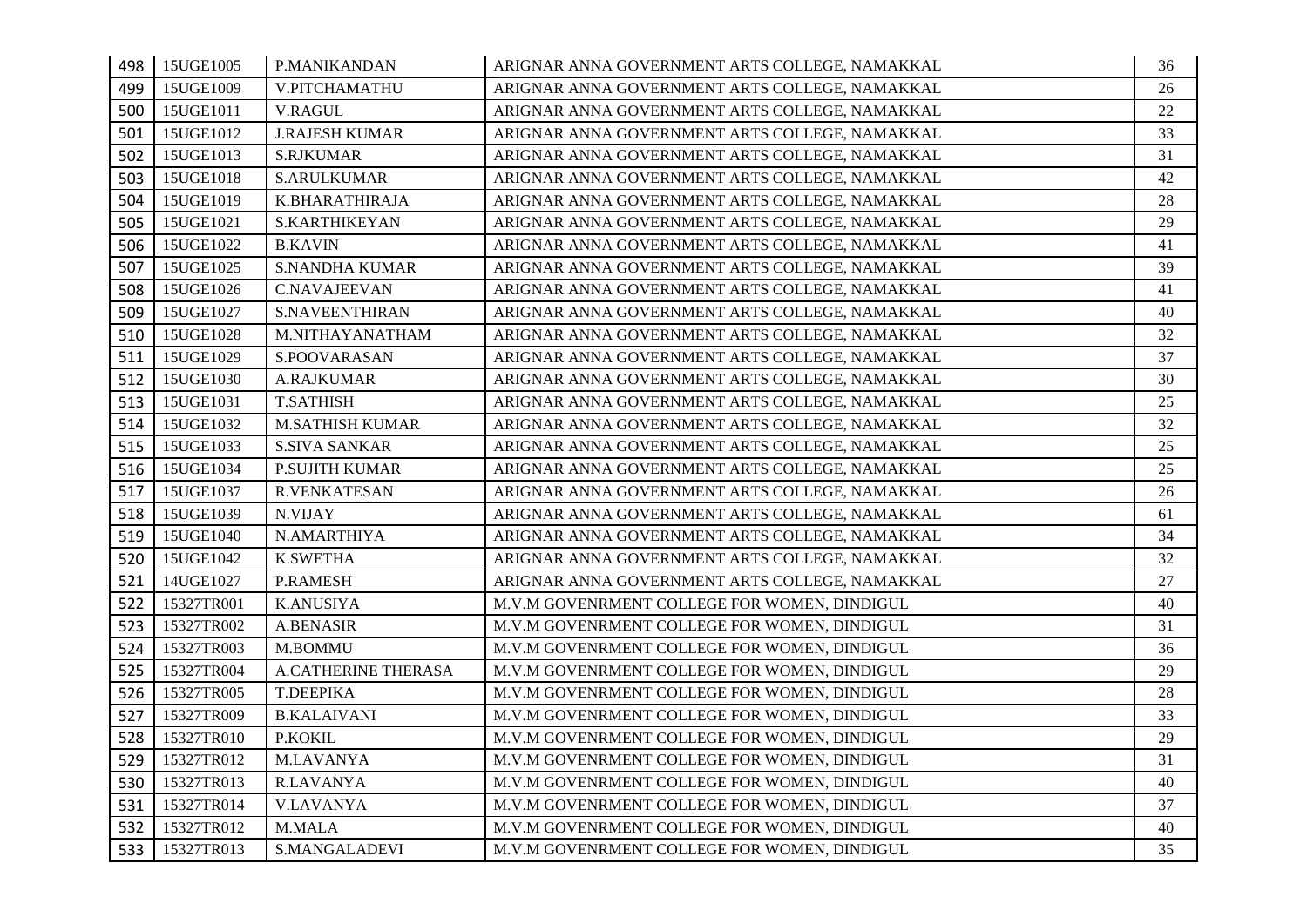| 534 | 15327TR018 | S.MONONMANI             | M.V.M GOVENRMENT COLLEGE FOR WOMEN, DINDIGUL | 30 |
|-----|------------|-------------------------|----------------------------------------------|----|
| 535 | 15327TR019 | <b>G.NATHINI</b>        | M.V.M GOVENRMENT COLLEGE FOR WOMEN, DINDIGUL | 40 |
| 536 | 15327TR022 | D.PRIYA                 | M.V.M GOVENRMENT COLLEGE FOR WOMEN, DINDIGUL | 29 |
| 537 | 15327TR023 | S.PRIYANKA              | M.V.M GOVENRMENT COLLEGE FOR WOMEN, DINDIGUL | 33 |
| 538 | 15327TR025 | <b>J.RABIYA BACYRI</b>  | M.V.M GOVENRMENT COLLEGE FOR WOMEN, DINDIGUL | 36 |
| 539 | 15327TR026 | <b>R.SARANAYA</b>       | M.V.M GOVENRMENT COLLEGE FOR WOMEN, DINDIGUL | 31 |
| 540 | 15327TR028 | P.SATHYA PRIYA          | M.V.M GOVENRMENT COLLEGE FOR WOMEN, DINDIGUL | 35 |
| 541 | 15327TR029 | <b>C.TAMIL SELVI</b>    | M.V.M GOVENRMENT COLLEGE FOR WOMEN, DINDIGUL | 34 |
| 542 | 15327TR031 | <b>C.THILAGAVATHI</b>   | M.V.M GOVENRMENT COLLEGE FOR WOMEN, DINDIGUL | 26 |
| 543 | 14327TR028 | <b>S.SINDU PRIYA</b>    | M.V.M GOVENRMENT COLLEGE FOR WOMEN, DINDIGUL | 32 |
| 544 | 15327ER002 | P.ALAGUMANI             | M.V.M GOVENRMENT COLLEGE FOR WOMEN, DINDIGUL | 33 |
| 545 | 15327ER005 | D.BANUPRIYA             | M.V.M GOVENRMENT COLLEGE FOR WOMEN, DINDIGUL | 16 |
| 546 | 15327ER006 | P.DIVYA                 | M.V.M GOVENRMENT COLLEGE FOR WOMEN, DINDIGUL | 25 |
| 547 | 15327ER007 | M.GAYATHRI              | M.V.M GOVENRMENT COLLEGE FOR WOMEN, DINDIGUL | 32 |
| 548 | 15327ER008 | <b>G.GAYATHRI DEVI</b>  | M.V.M GOVENRMENT COLLEGE FOR WOMEN, DINDIGUL | 31 |
| 549 | 15327ER009 | <b>K.JAYANTHI</b>       | M.V.M GOVENRMENT COLLEGE FOR WOMEN, DINDIGUL | 28 |
| 550 | 15327ER010 | <b>G.KALAIVANI</b>      | M.V.M GOVENRMENT COLLEGE FOR WOMEN, DINDIGUL | 33 |
| 551 | 15327ER011 | M.KIRUTHIKA             | M.V.M GOVENRMENT COLLEGE FOR WOMEN, DINDIGUL | 37 |
| 552 | 15327ER012 | <b>V.KOHILA</b>         | M.V.M GOVENRMENT COLLEGE FOR WOMEN, DINDIGUL | 29 |
| 553 | 15327ER014 | R.MUTHUMARI             | M.V.M GOVENRMENT COLLEGE FOR WOMEN, DINDIGUL | 35 |
| 554 | 15327ER015 | M.NANDHEESWARI          | M.V.M GOVENRMENT COLLEGE FOR WOMEN, DINDIGUL | 35 |
| 555 | 15327ER019 | <b>M.RAMYA</b>          | M.V.M GOVENRMENT COLLEGE FOR WOMEN, DINDIGUL | 36 |
| 556 | 15327ER020 | <b>H.RISWANA</b>        | M.V.M GOVENRMENT COLLEGE FOR WOMEN, DINDIGUL | 26 |
| 557 | 15327ER021 | <b>M.ROHINI</b>         | M.V.M GOVENRMENT COLLEGE FOR WOMEN, DINDIGUL | 38 |
| 558 | 15327ER022 | A.SANGEETHA             | M.V.M GOVENRMENT COLLEGE FOR WOMEN, DINDIGUL | 35 |
| 559 | 15327ER024 | <b>J.SARANYA</b>        | M.V.M GOVENRMENT COLLEGE FOR WOMEN, DINDIGUL | 29 |
| 560 | 15327ER025 | <b>H.SHINY PRASANNA</b> | M.V.M GOVENRMENT COLLEGE FOR WOMEN, DINDIGUL | 35 |
| 561 | 15327ER026 | <b>D.SIVARANJANI</b>    | M.V.M GOVENRMENT COLLEGE FOR WOMEN, DINDIGUL | 41 |
| 562 | 15327ER027 | <b>S.SOWDEESWARI</b>    | M.V.M GOVENRMENT COLLEGE FOR WOMEN, DINDIGUL | 34 |
| 563 | 15327ER028 | <b>T.SRIMATHI</b>       | M.V.M GOVENRMENT COLLEGE FOR WOMEN, DINDIGUL | 38 |
| 564 | 15327ER029 | <b>V.THANGA SELVI</b>   | M.V.M GOVENRMENT COLLEGE FOR WOMEN, DINDIGUL | 25 |
| 565 | 15327ER031 | A.VIJAYALAKSHI          | M.V.M GOVENRMENT COLLEGE FOR WOMEN, DINDIGUL | 37 |
| 566 | 151GE001   | ANGELIN KALPANA.S       | NIRMALA COLLEGE FOR WOMENS, COIMBATORE       | 70 |
| 567 | 151GE002   | ANGELIN.S               | NIRMALA COLLEGE FOR WOMENS, COIMBATORE       | 41 |
| 568 | 151GE005   | <b>BABY.R</b>           | NIRMALA COLLEGE FOR WOMENS, COIMBATORE       | 39 |
| 569 | 151GE006   | <b>DHANYA.S</b>         | NIRMALA COLLEGE FOR WOMENS, COIMBATORE       | 34 |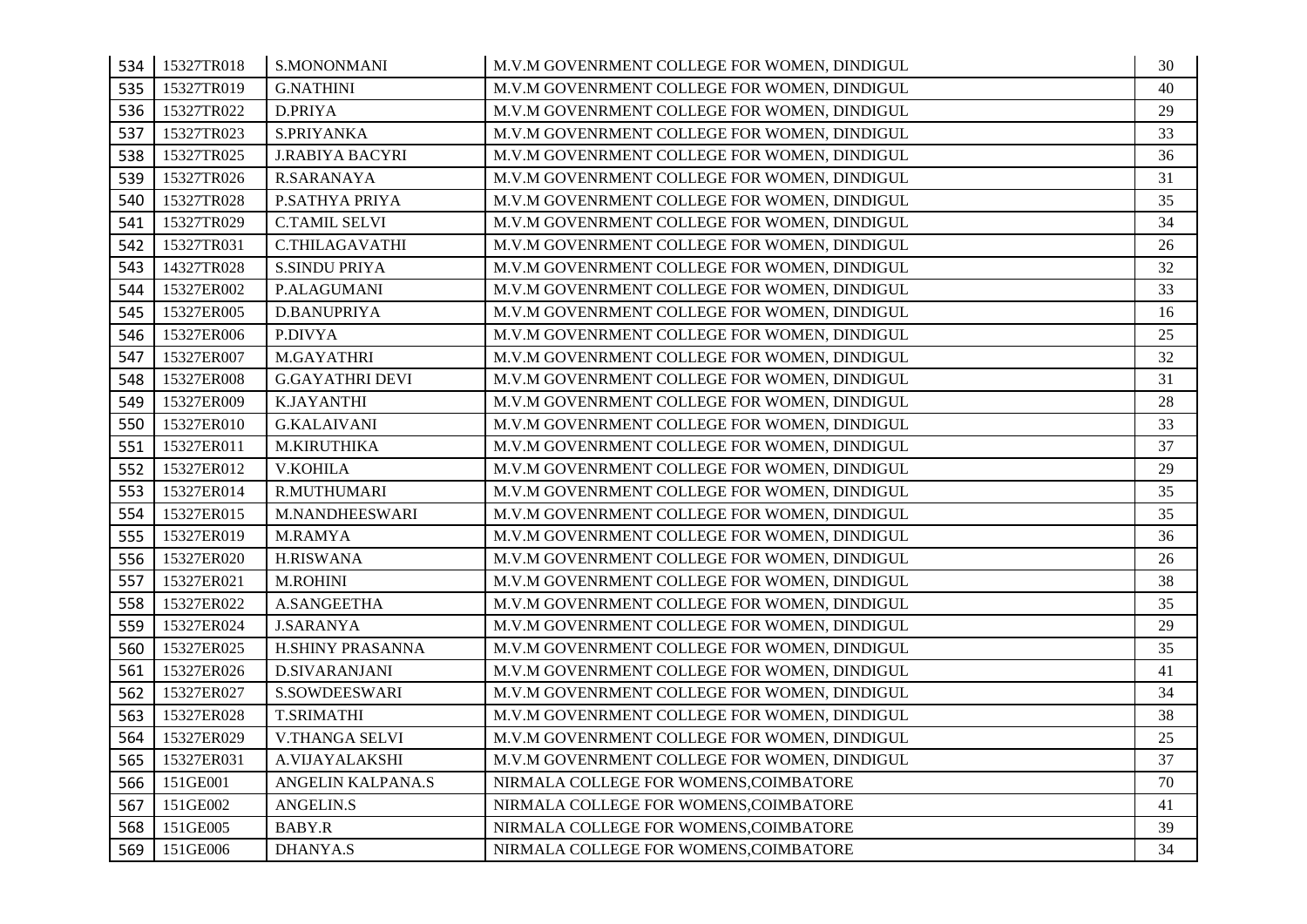|     | 570 151GE009 | <b>GUNAISWARYA.K</b>      | NIRMALA COLLEGE FOR WOMENS, COIMBATORE                 | 34 |
|-----|--------------|---------------------------|--------------------------------------------------------|----|
| 571 | 151GE010     | INDHUMATHI.R              | NIRMALA COLLEGE FOR WOMENS, COIMBATORE                 | 34 |
| 572 | 151GE011     | <b>JAYANTHI.B</b>         | NIRMALA COLLEGE FOR WOMENS, COIMBATORE                 | 28 |
| 573 | 151GE012     | <b>JUGANESHWARI.M</b>     | NIRMALA COLLEGE FOR WOMENS, COIMBATORE                 | 31 |
| 574 | 151GE013     | <b>KAVITHA.S</b>          | NIRMALA COLLEGE FOR WOMENS, COIMBATORE                 | 28 |
| 575 | 151GE015     | KOWSALYA.R                | NIRMALA COLLEGE FOR WOMENS, COIMBATORE                 | 25 |
| 576 | 151GE017     | LEONA THERASA MARY.C      | NIRMALA COLLEGE FOR WOMENS, COIMBATORE                 | 39 |
| 577 | 151GE019     | MANISHA.K                 | NIRMALA COLLEGE FOR WOMENS, COIMBATORE                 | 51 |
| 578 | 151GE021     | <b>MARIYAM SHABANA.S</b>  | NIRMALA COLLEGE FOR WOMENS, COIMBATORE                 | 48 |
| 579 | 151GE022     | MEENU V.NARAYANAN         | NIRMALA COLLEGE FOR WOMENS, COIMBATORE                 | 67 |
| 580 | 151GE023     | MONICA.S                  | NIRMALA COLLEGE FOR WOMENS, COIMBATORE                 | 69 |
| 581 | 151GE025     | NANDHINI.T                | NIRMALA COLLEGE FOR WOMENS, COIMBATORE                 | 41 |
| 582 | 151GE027     | NILLUFFER.N               | NIRMALA COLLEGE FOR WOMENS, COIMBATORE                 | 32 |
| 583 | 151GE028     | NISHANA PARVEEN.K.M       | NIRMALA COLLEGE FOR WOMENS, COIMBATORE                 | 31 |
| 584 | 151GE031     | PAVITHRA.M                | NIRMALA COLLEGE FOR WOMENS, COIMBATORE                 | 26 |
| 585 | 151GE032     | PREETHI.M                 | NIRMALA COLLEGE FOR WOMENS, COIMBATORE                 | 49 |
| 586 | 151GE036     | RHAMYAH.A.T               | NIRMALA COLLEGE FOR WOMENS, COIMBATORE                 | 70 |
| 587 | 151GE037     | ROSHINE PARVEEN.Y         | NIRMALA COLLEGE FOR WOMENS, COIMBATORE                 | 53 |
| 588 | 151GE038     | SAKUNTHALA.S              | NIRMALA COLLEGE FOR WOMENS, COIMBATORE                 | 62 |
| 589 | 151GE039     | SHANFIYA NASHRIN.S        | NIRMALA COLLEGE FOR WOMENS, COIMBATORE                 | 60 |
| 590 | 151GE040     | SOWMIYA.K                 | NIRMALA COLLEGE FOR WOMENS, COIMBATORE                 | 38 |
| 591 | 151GE041     | SRIHAMSATHWANI.S          | NIRMALA COLLEGE FOR WOMENS, COIMBATORE                 | 30 |
| 592 | 151GE042     | <b>SUFITHA.J</b>          | NIRMALA COLLEGE FOR WOMENS, COIMBATORE                 | 24 |
| 593 | 151GE043     | <b>SUMATHI.V</b>          | NIRMALA COLLEGE FOR WOMENS, COIMBATORE                 | 37 |
| 594 | 151GE044     | SUSHMETHA.S.S             | NIRMALA COLLEGE FOR WOMENS, COIMBATORE                 | 43 |
| 595 | 151GE045     | VIMALA.S.R                | NIRMALA COLLEGE FOR WOMENS, COIMBATORE                 | 34 |
| 596 | 151GE046     | <b>MYTHILI.P</b>          | NIRMALA COLLEGE FOR WOMENS, COIMBATORE                 | 33 |
| 597 | 151GE047     | AEDIYARANI.A              | NIRMALA COLLEGE FOR WOMENS, COIMBATORE                 | 57 |
| 598 | CB15S250001  | SANKAR KRISHNA.R          | GOVERNMENT ARTS COLLEGE, THIRUVURUHBUR, TIRUCHIRAPALLI | 22 |
| 599 | CB15S250002  | SANTHI REIYA.M            | GOVERNMENT ARTS COLLEGE, THIRUVURUHBUR, TIRUCHIRAPALLI | 29 |
| 600 | CB15S250003  | <b>VISHNU VARTHAN.S.R</b> | GOVERNMENT ARTS COLLEGE, THIRUVURUHBUR, TIRUCHIRAPALLI | 42 |
| 601 | 15BGE001     | DHANYA.S                  | GOVERNMENT ARTS COLLEGE, COIMBATORE                    | 30 |
| 602 | 15BGE004     | MAHESWARI.D               | GOVERNMENT ARTS COLLEGE, COIMBATORE                    | 36 |
| 603 | 15BGE005     | MARAKATHAM.A              | GOVERNMENT ARTS COLLEGE, COIMBATORE                    | 27 |
| 604 | 15BGE007     | PRIYADHARSHINI.J          | GOVERNMENT ARTS COLLEGE, COIMBATORE                    | 24 |
| 605 | 15BGE013     | MAHALINGAM.V              | GOVERNMENT ARTS COLLEGE, COIMBATORE                    | 34 |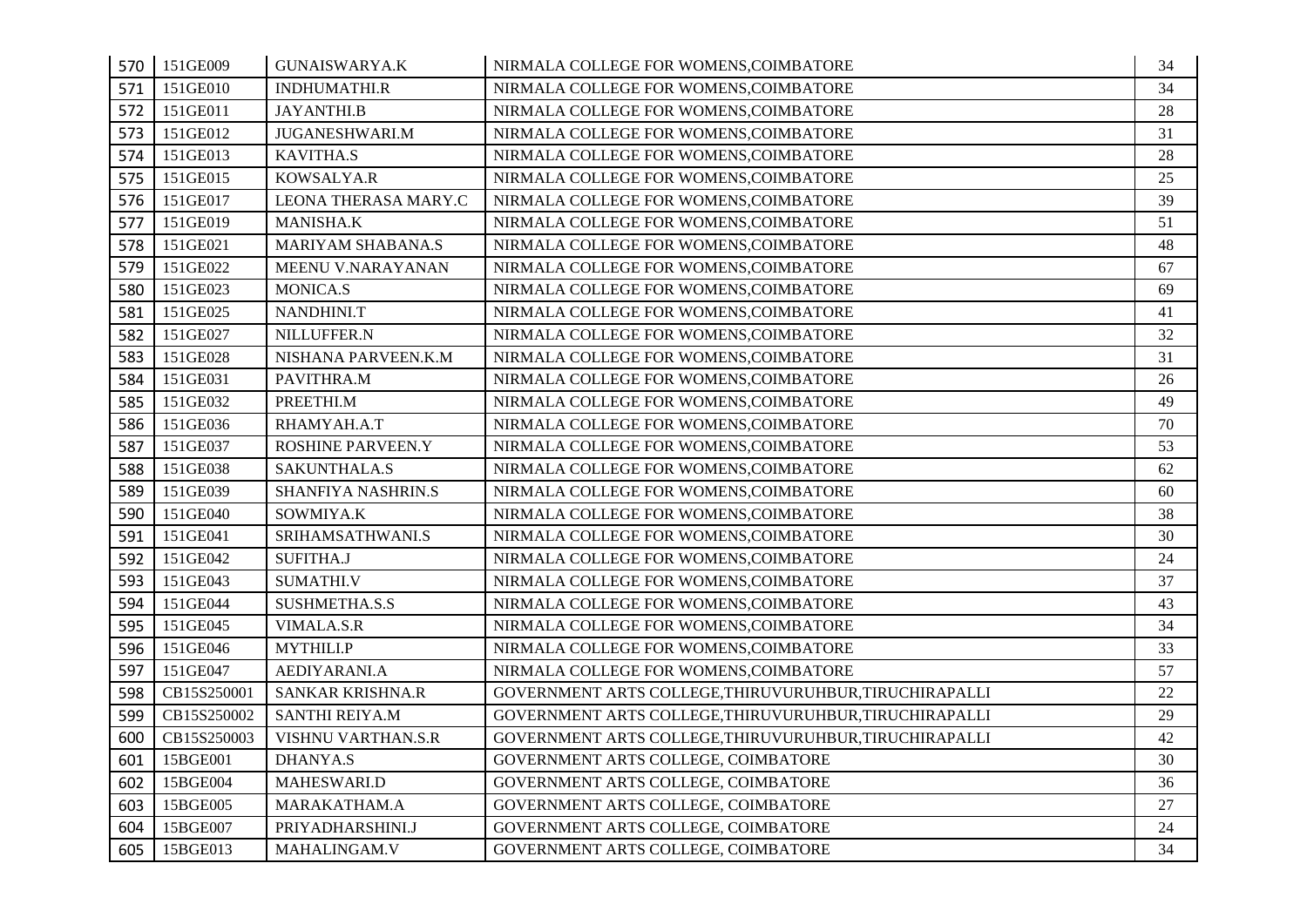| 606 | 15BGE015 | <b>MOHAN RAJ.S</b>        | GOVERNMENT ARTS COLLEGE, COIMBATORE | 28 |
|-----|----------|---------------------------|-------------------------------------|----|
| 607 | 15BGE017 | NAGAARJUNAN.A             | GOVERNMENT ARTS COLLEGE, COIMBATORE | 36 |
| 608 | 15BGE018 | PARTHA SARATHI.A          | GOVERNMENT ARTS COLLEGE, COIMBATORE | 29 |
| 609 | 15BGE020 | RABEEK RAJA.J             | GOVERNMENT ARTS COLLEGE, COIMBATORE | 51 |
| 610 | 15BGE024 | SUBRAMANIYAN.M            | GOVERNMENT ARTS COLLEGE, COIMBATORE | 42 |
| 611 | 15BGE102 | CHITHRA.M                 | GOVERNMENT ARTS COLLEGE, COIMBATORE | 25 |
| 612 | 15BGE103 | CHITRA.M                  | GOVERNMENT ARTS COLLEGE, COIMBATORE | 27 |
| 613 | 15BGE104 | KOKILA.A                  | GOVERNMENT ARTS COLLEGE, COIMBATORE | 39 |
| 614 | 15BGE106 | SARANYA.M                 | GOVERNMENT ARTS COLLEGE, COIMBATORE | 31 |
| 615 | 15BGE107 | SOUNDHARYA.S              | GOVERNMENT ARTS COLLEGE, COIMBATORE | 24 |
| 616 | 15BGE108 | <b>AJITH KUMAR .P</b>     | GOVERNMENT ARTS COLLEGE, COIMBATORE | 37 |
| 617 | 15BGE111 | ANISH.R                   | GOVERNMENT ARTS COLLEGE, COIMBATORE | 32 |
| 618 | 15BGE115 | HARIKRISHNAN.T            | GOVERNMENT ARTS COLLEGE, COIMBATORE | 75 |
| 619 | 15BGE116 | JAFFAR SADIQ.K            | GOVERNMENT ARTS COLLEGE, COIMBATORE | 34 |
| 620 | 15BGE117 | LOGANATHAN.M              | GOVERNMENT ARTS COLLEGE, COIMBATORE | 23 |
| 621 | 15BGE118 | NANDHA KUMAR.S            | GOVERNMENT ARTS COLLEGE, COIMBATORE | 34 |
| 622 | 15BGE119 | RADHAKRISHNAN.T           | GOVERNMENT ARTS COLLEGE, COIMBATORE | 60 |
| 623 | 15BGE120 | <b>RAM KUMAR.M</b>        | GOVERNMENT ARTS COLLEGE, COIMBATORE | 44 |
| 624 | 15BGE121 | SIVAGANESH.R              | GOVERNMENT ARTS COLLEGE, COIMBATORE | 46 |
| 625 | 15BGE123 | <b>THIVAN</b>             | GOVERNMENT ARTS COLLEGE, COIMBATORE | 28 |
| 626 | 15BGE124 | VIGNESH.M                 | GOVERNMENT ARTS COLLEGE, COIMBATORE | 33 |
| 627 | 20153801 | ARUL KUMAR.B              | PRESIDENCY COLLEGE, CHENNAI.        | 38 |
| 628 | 20153803 | <b>ASHOK SRINIVASAN.S</b> | PRESIDENCY COLLEGE, CHENNAI.        | 24 |
| 629 | 20153804 | <b>ASWATH BALAJI.V</b>    | PRESIDENCY COLLEGE, CHENNAI.        | 44 |
| 630 | 20153805 | ATHITYAN.P                | PRESIDENCY COLLEGE, CHENNAI.        | 17 |
| 631 | 20153806 | <b>BALAMURUGAN.R</b>      | PRESIDENCY COLLEGE, CHENNAI.        | 37 |
| 632 | 20153807 | <b>BARATH.S</b>           | PRESIDENCY COLLEGE, CHENNAI.        | 38 |
| 633 | 20153809 | EZHILLARASAN.K            | PRESIDENCY COLLEGE, CHENNAI.        | 26 |
| 634 | 20153810 | HENSIL NATHAN.S           | PRESIDENCY COLLEGE, CHENNAI.        | 30 |
| 635 | 20153811 | KALAIYARASAN.S            | PRESIDENCY COLLEGE, CHENNAI.        | 32 |
| 636 | 20153812 | KARTHICK RAJA.V           | PRESIDENCY COLLEGE, CHENNAI.        | 34 |
| 637 | 20153813 | KARUNAMOORTHI.M           | PRESIDENCY COLLEGE, CHENNAI.        | 34 |
| 638 | 20153814 | MANIKANDAN.C              | PRESIDENCY COLLEGE, CHENNAI.        | 32 |
| 639 | 20153816 | PANDI DURAI.S             | PRESIDENCY COLLEGE, CHENNAI.        | 30 |
| 640 | 20153817 | PRABAKARAN.K              | PRESIDENCY COLLEGE, CHENNAI.        | 25 |
| 641 | 20153818 | RAJESH.U                  | PRESIDENCY COLLEGE, CHENNAI.        | 28 |